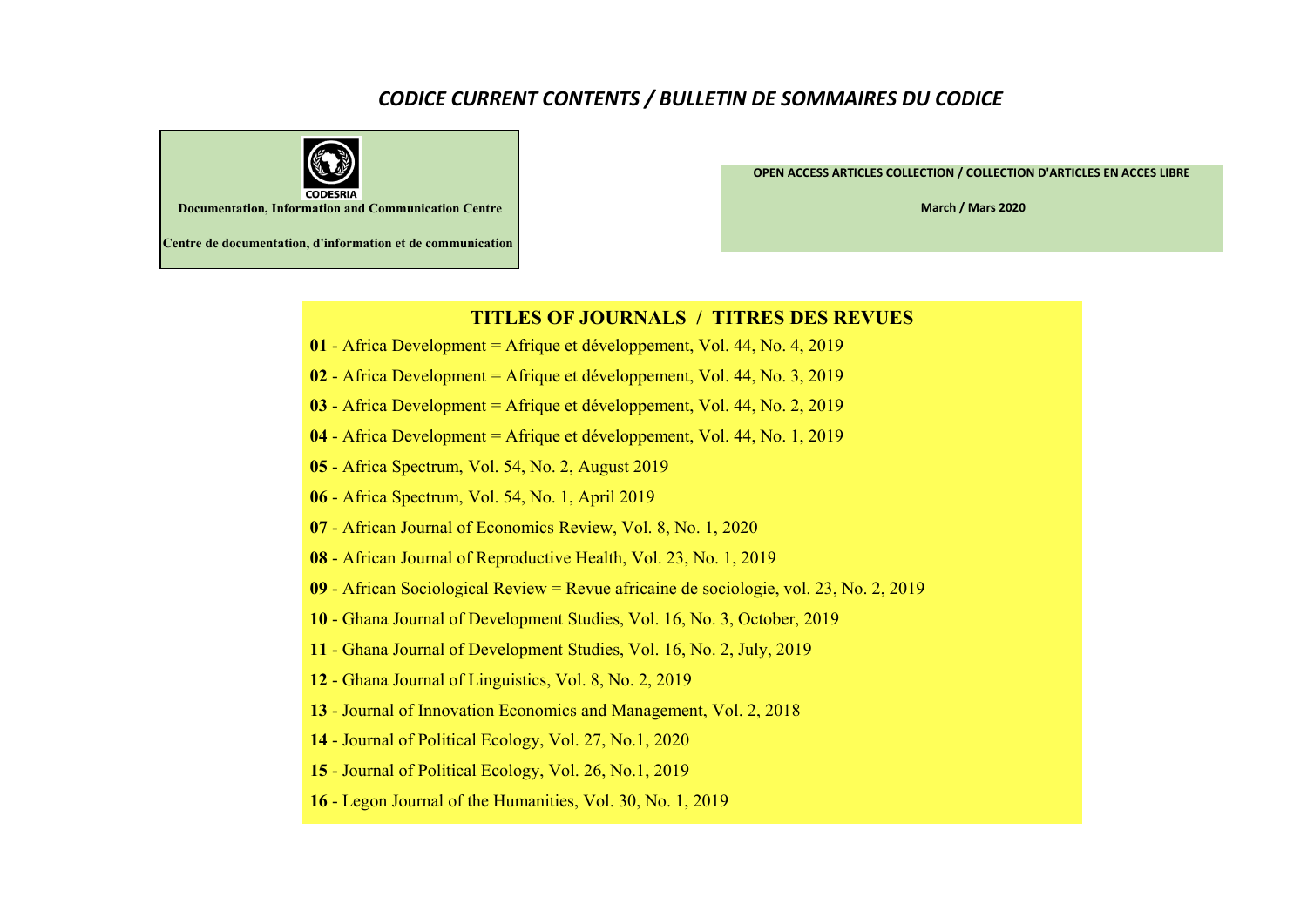## **17** - Revue Economie, Gestion et Société, Vol. 21, No. 1, 2019

| $N^{\circ}$ | <b>TITLES / TITRES</b>                                                                                                              | <b>AUTHORS / AUTEURS</b>                                | <b>JOURNALS / REVUES</b>                                                              | <b>LINKS / LIENS</b>                                  |  |  |
|-------------|-------------------------------------------------------------------------------------------------------------------------------------|---------------------------------------------------------|---------------------------------------------------------------------------------------|-------------------------------------------------------|--|--|
|             | <b>AFRICA DEVELOPMENT</b>                                                                                                           |                                                         |                                                                                       |                                                       |  |  |
| -1.         | An Examination of the Financial Intelligence Act of<br><b>Botswana</b>                                                              | Goemeone E.J Mogomotsi                                  | Africa Development = Afrique et<br>Développement, Vol. 44, No. 4,<br>$2019$ , p. 5-28 | https://www.codesria.org/spip.php?article3014<br>⟨=fr |  |  |
| 2.          | The Challenge of Drug Trafficking to Democratic<br>Governance and Human Security in West Africa : A<br><b>Historical Reflection</b> | Olayemi Jacob Ogunniyi and<br><b>James Onochie Akpu</b> | Africa Development = Afrique et<br>Développement, Vol. 44, No. 4,<br>2019, p. 29-50   | https://www.codesria.org/spip.php?article3014<br>⟨=fr |  |  |
| 3.          | Beyond Recrimination : The Rule of Law and Nigeria's<br>Anti-graft War                                                              | <b>Isaac Olawale Albert</b>                             | Africa Development = Afrique et<br>Développement, Vol. 44, No. 4,<br>2019, p. 51-72   | https://www.codesria.org/spip.php?article3014<br>⟨=fr |  |  |
| 4.          | Policing Looted Funds with the Whistle: Newspaper<br>Coverage of the Anti-corruption Crusade in Nigeria                             | <b>Oludayo Tade</b>                                     | Africa Development = Afrique et<br>Développement, Vol. 44, No. 4,<br>2019, p. 73-90   | https://www.codesria.org/spip.php?article3014<br>⟨=fr |  |  |

|                  | <b>AFRICA DEVELOPMENT</b>                                                                                                                                                                          |                                                                |                                                                                        |                                                       |
|------------------|----------------------------------------------------------------------------------------------------------------------------------------------------------------------------------------------------|----------------------------------------------------------------|----------------------------------------------------------------------------------------|-------------------------------------------------------|
|                  | Terrorist Groups in Africa : Quo Vadis ?                                                                                                                                                           | <b>Funmi Abioye</b>                                            | Africa Development = Afrique et<br>Développement, Vol. 44, No. 3,<br>2019, p. 5-30     | https://www.codesria.org/spip.php?article3013<br>⟨=fr |
| $\overline{2}$ . | L'économie criminelle dans les menaces sécuritaires en<br>Afrique de l'Ouest : la solution par la gouvernance<br>démocratique                                                                      | <b>Boubacar Diarisso</b>                                       | Africa Development = Afrique et<br>Développement, Vol. 44, No. 3,<br>2019, p. 31-54    | https://www.codesria.org/spip.php?article3013<br>⟨=fr |
| 3.               | Combating Illicit Financial Flows from Africa's<br>Extractive Industries and Implications for Good<br>Governance: A Multi-country Study of Angola, the<br>Democratic Republic of Congo and Nigeria | S.A. Igbatayo                                                  | Africa Development = $A$ frique et<br>Développement, Vol. 44, No. 3,<br>2019, p. 55-86 | https://www.codesria.org/spip.php?article3013<br>⟨=fr |
| 4.               | Surviving a Rabid Economy: The Current Cash Crisis<br>and its Threat to Security and Governance in the<br>Monetary Sector in Zimbabwe                                                              | Enna Sukutai Gudhlanga and<br><b>Angeline Mavis Madongonda</b> | Africa Development = Afrique et<br>Développement, Vol. 44, No. 3,<br>2019, p. 87-106   | https://www.codesria.org/spip.php?article3013<br>⟨=fr |
| 5.               | Mobile Money and the Human Economy: Towards<br>Sustainable Livelihoods for Zimbabwean Migrants in<br>South Africa                                                                                  | Emma Mavodza                                                   | Africa Development = Afrique et<br>Développement, Vol. 44, No. 3,<br>2019, p. 107-130  | https://www.codesria.org/spip.php?article3013<br>⟨=fr |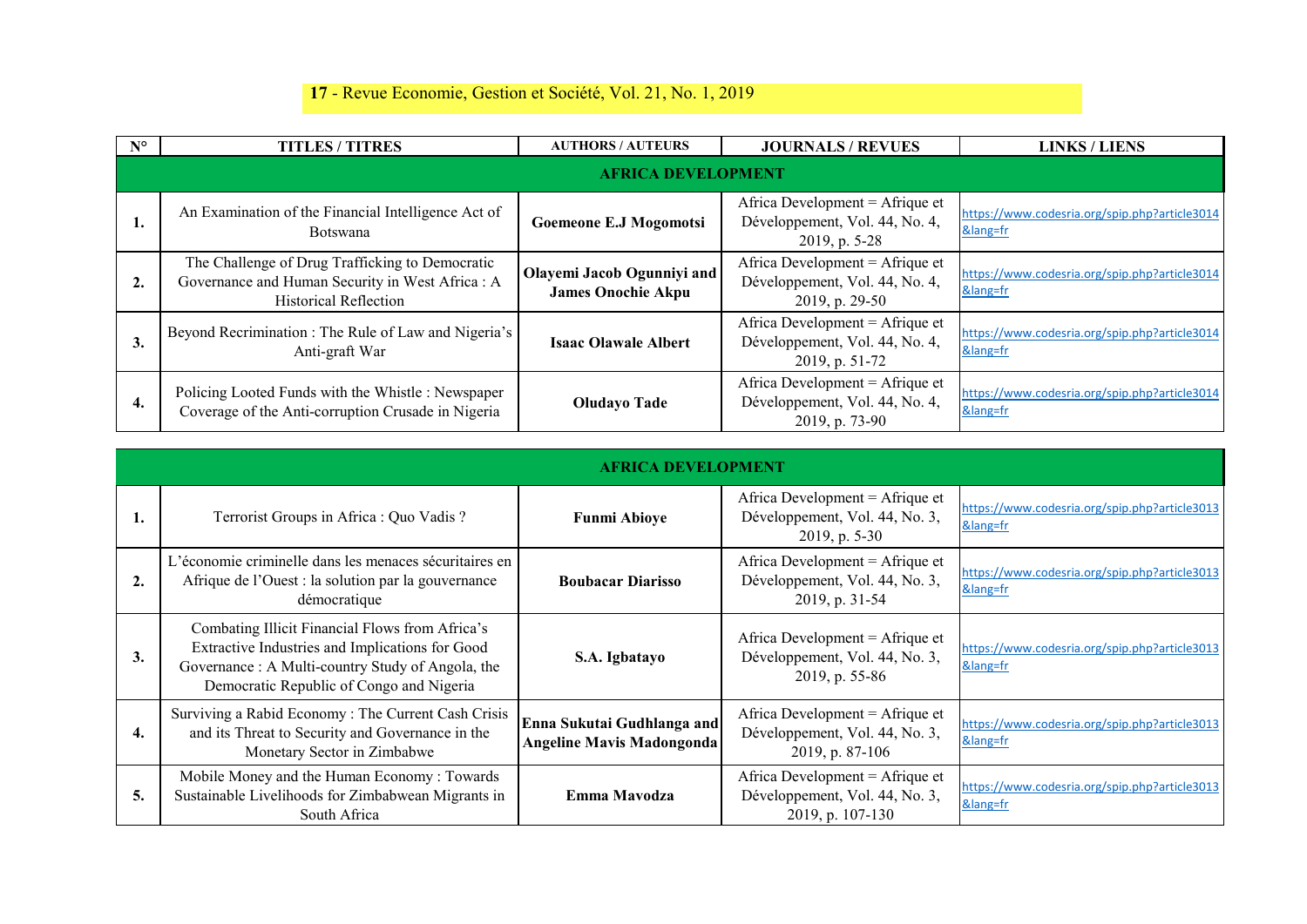|    | <b>AFRICA DEVELOPMENT</b>                                                                             |                                                |                                       |                                                                                                                                |  |
|----|-------------------------------------------------------------------------------------------------------|------------------------------------------------|---------------------------------------|--------------------------------------------------------------------------------------------------------------------------------|--|
|    | Financing Terrorism in Nigeria : Cutting off the<br>OxygenChristiana                                  | Ejura Attah                                    | Africa Development = Afrique et<br>26 | Développement, Vol. 44, No. 2, 2019, p. 5-<br>$\frac{\text{https://www.codesria.org/spip.php?article3012}}{2}$<br>⟨=fr         |  |
| 2. | Illicit Financial Flows in Southern Africa : Exploring<br>Implications for Socio-economic Development | <b>Vusi Gumede and David</b><br><b>Fadiran</b> | Africa Development = Afrique et<br>52 | Développement, Vol. 44, No. 2, 2019, p. 27<br><u>Solang=fr</u><br>Solang=fr                                                    |  |
| 3. | Cows, Cash and Terror: How Cattle Rustling Proceeds<br>Fuel Boko Haram Insurgency in Nigeria          | Al Chukwuma Okoli                              | 76                                    | Développement, Vol. 44, No. 2, 2019, p. 53 $\frac{\text{https://www.codesria.org/spip.php?article3012}}{\text{olmap}}$<br>⟨=fr |  |
| 4. | Financement des groupes armés et gouvernance<br>démocratique en République démocratique du Congo      | Roger Thamba Thamba                            | Africa Development = Afrique et<br>97 | Développement, Vol. 44, No. 2, 2019, p. 77 https://www.codesria.org/spip.php?article3012<br>⟨=fr                               |  |

|                  | <b>AFRICA DEVELOPMENT</b>                                                                                                                                                    |                                    |                                                                                    |                                               |
|------------------|------------------------------------------------------------------------------------------------------------------------------------------------------------------------------|------------------------------------|------------------------------------------------------------------------------------|-----------------------------------------------|
|                  | La gouvernance de la sécurité au Mali : entre<br>libéralisation et/ou privatisation des offres de sécurité et<br>quête de sécurité humaine en question                       | <b>Naffet Keita</b>                | Africa Development = Afrique et<br>développement, Vol.44, No.1, 2019,<br>$p. 5-24$ | https://www.codesria.org/spip.php?article3011 |
| $\overline{2}$ . | Blood Money', Migrants' Enslavement and Insecurity in<br>Africa's Sahel and Libya                                                                                            | <b>Henry Kam Kah</b>               | Africa Development = Afrique et<br>Développement, Vol.44, No.1,<br>2019, p. 25-44  | https://www.codesria.org/spip.php?article3011 |
| 3.               | Dépenses militaires du Tchad dans la guerre contre le<br>terrorisme en Afrique centrale et au Sahel : entre<br>puissance militaire régionale et crise de sécurité<br>humaine | Rahis Israel Manamon               | Africa Development = Afrique et<br>Développement, Vol.44, No.1,<br>2019, p. 45-54  | https://www.codesria.org/spip.php?article3011 |
| 4.               | Investment in Security Forces and Human Development<br>Challenges in Africa : Lessons from Nigeria's<br>Experience                                                           | Plangshak Musa Suchi               | Africa Development = Afrique et<br>Développement, Vol.44, No.1,<br>2019, p. 55-76  | https://www.codesria.org/spip.php?article3011 |
| 5.               | L'argent au service de la terreur : flux financiers illicite<br>et terrorisme dans les sous-régions centrale et ouest-<br>africaine                                          | <b>Georges Alain Tchango Ngale</b> | Africa Development = Afrique et<br>Développement, Vol.44, No.1,<br>2019, p. 77-99  | https://www.codesria.org/spip.php?article3011 |
|                  |                                                                                                                                                                              |                                    |                                                                                    |                                               |

**AFRICA SPECTRUM**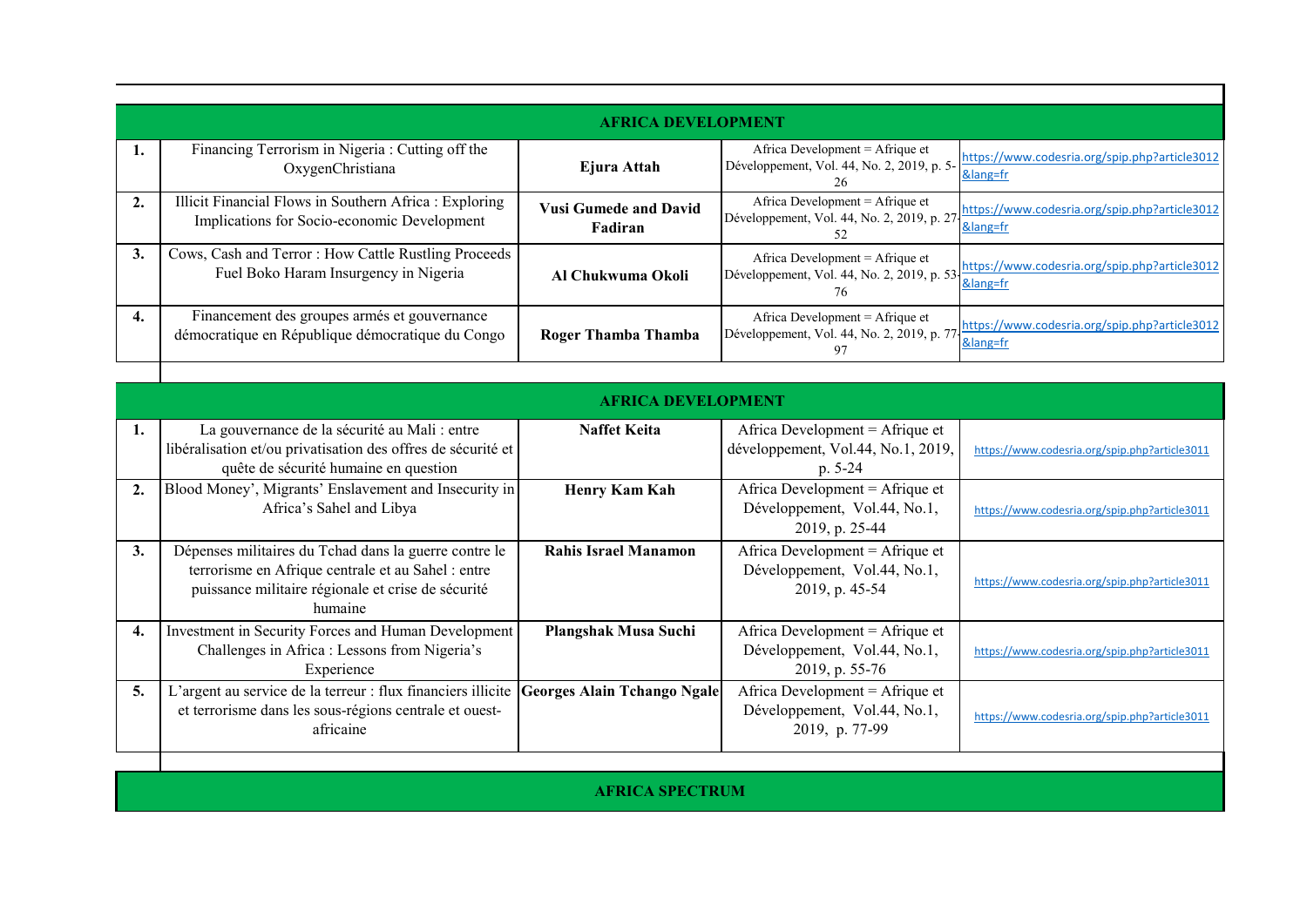| ı. | The African Charter on Democracy, Elections and<br>Governance: Trends.<br>Challenges and Perspectives                                                                                              | Micha Wiebusch, Chika<br><b>Charles Aniekwe, Lutz Oette</b><br>and Stef Vandeginste | Africa Spectrum, Vol. 54, No. 2,<br>August 2019, p. 95-105  | https://doi.org/10.1177/0002039719896109 |
|----|----------------------------------------------------------------------------------------------------------------------------------------------------------------------------------------------------|-------------------------------------------------------------------------------------|-------------------------------------------------------------|------------------------------------------|
| 2. | Where Regional Norms Matter: Contestation and the<br>Domestic Impact of the African Charter on Democracy,<br>Elections and Governance                                                              | Antonia Witt                                                                        | Africa Spectrum, Vol. 54, No. 2,<br>August 2019, p. 106–126 | https://doi.org/10.1177/0002039719848513 |
| 3. | The 2007 African Charter on Democracy, Elections and<br>Governance: Trying to Make Sense of the Late<br>Ratification of the African Charter and Non-<br>Implementation of Its Compliance Mechanism | <b>Ulf Engel</b>                                                                    | Africa Spectrum, Vol. 54, No. 2,<br>August 2019, p. 127–146 | https://doi.org/10.1177/0002039719890185 |
| 4. | Advancing Women's Political Rights in Africa: The<br>Promise and Potential<br>of ACDEG                                                                                                             | <b>Nebila Abdulmelik and Tsion</b><br><b>Belay</b>                                  | Africa Spectrum, Vol. 54, No. 2,<br>August 2019, p. 147–161 | https://doi.org/10.1177/0002039719881321 |

|                  | <b>AFRICA SPECTRUM</b>                                                                                                         |                                                             |                                                         |                                                                     |  |
|------------------|--------------------------------------------------------------------------------------------------------------------------------|-------------------------------------------------------------|---------------------------------------------------------|---------------------------------------------------------------------|--|
| 1.               | What Is Our Research For? Responsibility, Humility and<br>the Production of Knowledge about Burundi                            | Devon E. A. Curtis                                          | Africa Spectrum, Vol. 54, No. 1,<br>April 2019, p.4-21  | https://doi.org/10.1177/0002039719852229                            |  |
| $\overline{2}$ . | From Bullets to Banners and Back Again? The<br>Ambivalent Role of Ex-combatants in Contested Land<br>Deals in Sierra Leone     | <b>Anne Hennings</b>                                        | Africa Spectrum, Vol. 54, No. 1,<br>April 2019, p.22-43 | https://doi.org/10.1177/0002039719852229                            |  |
| 3.               | God's Gifts: Destiny, Poverty, and Temporality in the<br>Mines of Sierra Leone                                                 | Lorenzo D'Angelo                                            | Africa Spectrum, Vol. 54, No. 1,<br>April 2019, p.44-60 | https://doi.org/10.1177/0002039719852229                            |  |
| 4.               | David versus Goliath: Tanzania's Efforts to Stand Up to<br>Foreign Gas Corporations                                            | Andrzej Polus, Wojciech<br><b>Tycholiz</b>                  | Africa Spectrum, Vol. 54, No. 1,<br>April 2019, p.61–72 | https://doi.org/10.1177/0002039719852229                            |  |
| 5.               | Colonialism, Land, Ethnicity, and Class: Namibia after<br>the Second National Land Conference                                  | <b>Henning Melber</b>                                       | Africa Spectrum, Vol. 54, No. 1,<br>April 2019, p.73-86 | https://doi.org/10.1177/0002039719852229                            |  |
|                  |                                                                                                                                |                                                             |                                                         |                                                                     |  |
|                  | <b>AFRICAN JOURNAL OF ECONOMIC REVIEW</b>                                                                                      |                                                             |                                                         |                                                                     |  |
| 1.               | Causal Nexus among Fiscal Policy, Economic Growth<br>and Income Inequality in Sub-Saharan African Countries<br>$(1995 - 2016)$ | <b>Adeleke Gabriel Aremo, Sule</b><br><b>Teliat Abiodun</b> | Vol 8, No. 1, 2020, p.1-25                              | https://www.ajol.info/index.php/ajer/article/view<br>/192191/181305 |  |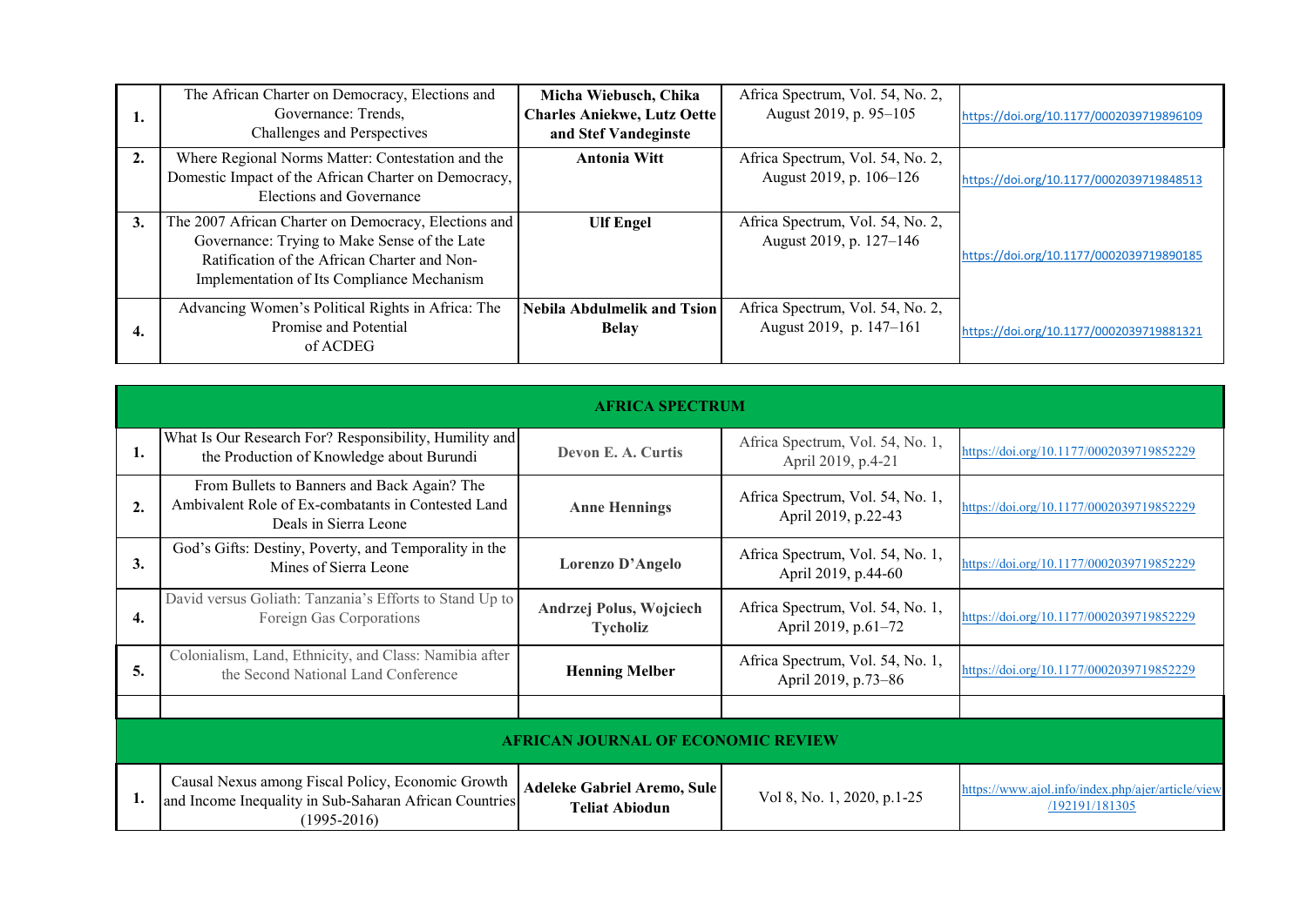| 2.  | Determinants of Non-Performing Loans in Uganda's<br>Commercial Banking Sector□                                                    | <b>Sunday Nathan, Mukisa</b><br>Ibrahim, Mwebaze Tom                              | Vol 8, No. 1, 2020, p.26-47    | https://www.ajol.info/index.php/ajer/article/view<br>/192192/181306 |  |
|-----|-----------------------------------------------------------------------------------------------------------------------------------|-----------------------------------------------------------------------------------|--------------------------------|---------------------------------------------------------------------|--|
| 3.  | Institutional Quality and Economic Growth: Evidence<br>from Nigeria                                                               | <b>Sule Abubakar</b>                                                              | Vol 8, No. 1, 2020, p.48-64    | https://www.ajol.info/index.php/ajer/article/view<br>/192194/181308 |  |
| 4.  | Testing the Quantity Theory of Money in Zimbabwe<br>under the Multiple Currency Regime: An ARDL Bound<br>Testing Approach         | Sunge Regret, Makamba<br><b>Biatrice Simbisai</b>                                 | Vol 8, No 1, 2020, p.65-88     | https://www.ajol.info/index.php/ajer/article/view<br>/192196/181310 |  |
| 5.  | Determinants of Soil Conservation Technologies Among<br>Small-Scale Farmers in Tanzania; Evidence from<br>National Panel Survey   | Jovin Aveline Lasway,<br>George Raphael Temba,<br><b>Remidius Denis Ruhinduka</b> | Vol 8, No. 1, 2020, p.89-105   | https://www.ajol.info/index.php/ajer/article/view<br>/192197/181311 |  |
| 6.  | Economic Expansion and Environmental Degradation in<br>Ghana: A Sector Decomposition Analysis                                     | Solomon Aboagye, Paul<br>Appiah-Konadu, Vera<br>Acheampong                        | Vol 8, No. 1, 2020, p.106-124  | https://www.ajol.info/index.php/ajer/article/view<br>/192198/181312 |  |
| 7.  | Infrastructure Growth, Household Vulnerability and<br>Response to Shocks in Kenya                                                 | Philip K Musyoka, Joseph<br>Onjala, Leopold P Mureithi                            | Vol 8, No. 1, 2020, p.125-143  | https://www.ajol.info/index.php/ajer/article/view<br>/192199/181313 |  |
| 8.  | Triple Deficit Hypothesis: A Panel ARDL and<br>Dumitrescu-Hurlin Panel Causality forEast African<br>Countries                     | Edwin Magoti, Salyungu<br>Mabula, Sende B Ngong'ho                                | Vol 8, No.1, 2020, p.144-161   | https://www.ajol.info/index.php/ajer/article/view<br>/192201/181358 |  |
| 9.  | The Effect of Commercial Banks' Agricultural Credit on<br>Agricultural growth in Uganda                                           | <b>Nakazi Florence, Sunday</b><br><b>Nathan</b>                                   | Vol 8, No. 1, 2020, p. 162-175 | https://www.ajol.info/index.php/ajer/article/view<br>/192203/181317 |  |
| 10. | Econometric Analysis of the Impact of Taxes on Private<br>Investment in Sub-Sahara Africa                                         | William Albert Babu,<br><b>Innocent M Pantaleo,</b><br>Michael O.A Ndanshau       | Vol 8, No 1, 2020, p. 176-197  | https://www.ajol.info/index.php/ajer/article/view<br>/192204/181318 |  |
| 11. | The Mediating Role of Strategic Planning on the<br>Determinants of Sustainable Urban Tourism: Empirical<br>Evidence from Tanzania | Veronica Chausiku Yacobo<br>Nyerere, Deus Ngaruko,<br><b>Shogo Mlozi</b>          | Vol 8, No. 1, 2020, p. 198-216 | https://www.ajol.info/index.php/ajer/article/view<br>/192205/181319 |  |
|     | <b>AFRICAN JOURNAL OF REPRODUCTIVE HEALTH</b>                                                                                     |                                                                                   |                                |                                                                     |  |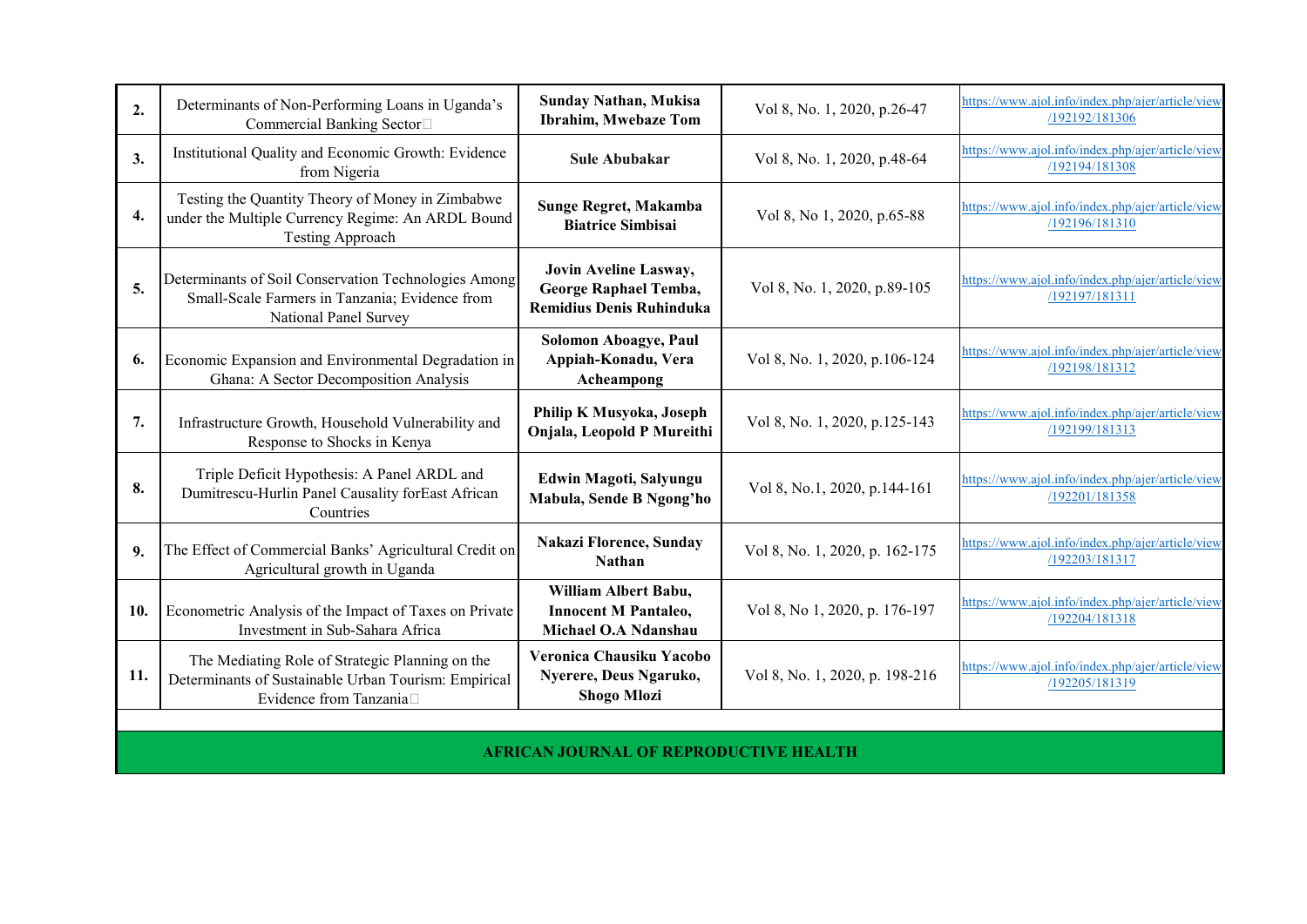| 1. | Closing the Gap: Ensuring Access to and Quality of<br>Contraceptive Implant Removal Services is Essential to<br>Rights-based Contraceptive Care                                 | Rebecca Howett, Alida M.<br>Gertz, Tiroyaone<br><b>Kgaswanyane, Gregory</b><br>Petro, Lesego Mokganya,<br>Sifelani Malima, Tshego<br>Maotwe, Melanie Pleaner,<br><b>Chelsea Morroni</b> | African Journal of Reproductive<br>Health, Vol. 23, No. 4, 2019, p.19-<br>26  | https://www.ajol.info/index.php/ajrh/article/vie<br>w/193138 |
|----|---------------------------------------------------------------------------------------------------------------------------------------------------------------------------------|-----------------------------------------------------------------------------------------------------------------------------------------------------------------------------------------|-------------------------------------------------------------------------------|--------------------------------------------------------------|
| 2. | Experiences of HIV-Infected Mothers Regarding<br>Exclusive Breast-Feeding in the First Six Months of the<br>Infant's Life in Mangaung, South Africa                             | Selloane Phakisi, Johanna M.<br><b>Mathibe-Neke</b>                                                                                                                                     | African Journal of Reproductive<br>Health, Vol. 23, No. 4, 2019, p. 19-<br>27 | https://www.ajol.info/index.php/ajrh/article/vi<br>ew/193139 |
| 3. | Government Ownership and Adaptation in Scale-Up:<br>Experiences from Community-Based Family Planning<br>Programme in the Democratic Republic of the Congo                       | Murtala Mai, Elham Hassen,<br>Alexis B. Ntabona, Jacqueline<br>Bapura, Meera Sarathy,<br>Rachel Yodi, Zenon Mujani                                                                      | African Journal of Reproductive<br>Health, Vol. 23, No. 4, 2019, p. 35-<br>45 | https://www.ajol.info/index.php/ajrh/article/vie<br>w/193140 |
| 4. | Sexual Practices among Senior Students in Private<br>Secondary Schools in Uyo, Southern Nigeria                                                                                 | Ofonime E. Johnson,<br><b>Benjamin A. Bassey</b>                                                                                                                                        | African Journal of Reproductive<br>Health, Vol. 23, No. 4, 2019, p. 46-<br>62 | https://www.ajol.info/index.php/ajrh/article/vi<br>ew/193148 |
| 5. | Qualitative Exploration of factors affecting Uptake and<br>Demand for Contraception and other Family Planning<br>Services in North-West Nigeria                                 | Adewole A. Adefalu, Oladapo<br>A. Ladipo, Oluwaseun O.<br>Akinyemi, Oluwafemi A.<br>Popoola, Olajimi O. Latunji,<br>Omowunmi Iyanda                                                     | African Journal of Reproductive<br>Health, Vol. 23, No. 4, 2019, p. 63-<br>73 | https://www.ajol.info/index.php/ajrh/article/view/1<br>93156 |
| 6. | Exploring Knowledge, Attitudes and Practices<br>Regarding the Intrauterine Contraceptive Device (IUD)<br>among Family Planning Acceptors in Windhoek,<br>Khomas Region, Namibia | Frieda Ndeshipanda FN<br>Taapopi, Lucille Bertha LB<br>Van der Westhuizen                                                                                                               | African Journal of Reproductive<br>Health, Vol. 23, No. 4, 2019, p. 75-<br>80 | https://www.ajol.info/index.php/ajrh/article/vie<br>w/193159 |
| 7. | Evaluation of the Krio Language Version of the London<br>Measure of Unplanned Pregnancy in Western Area,<br>Sierra Leone                                                        | Nataliya Brima, Thomas T.<br>Samba, Anita Yamba,<br><b>Geraldine Barrett, Judith</b><br>Stephenson, Jennifer Hall                                                                       | African Journal of Reproductive<br>Health, Vol. 23, No. 4, 2019, p. 81-<br>91 | https://www.ajol.info/index.php/ajrh/article/vie<br>w/193161 |
| 8. | Plants Used as Abortifacients and Contraceptives in<br>Some Communities on the Fringes of Subri River Forest<br>Reserve in Ghana                                                | Gertrude Lucky Aku Dali,<br>Alexander Nii Moi Pappoe,<br><b>Hugh Komla Akotoye</b>                                                                                                      | African Journal of Reproductive<br>Health, Vol. 23, No. 4, 2019, p. 92-<br>98 | https://www.ajol.info/index.php/ajrh/article/vie<br>w/193162 |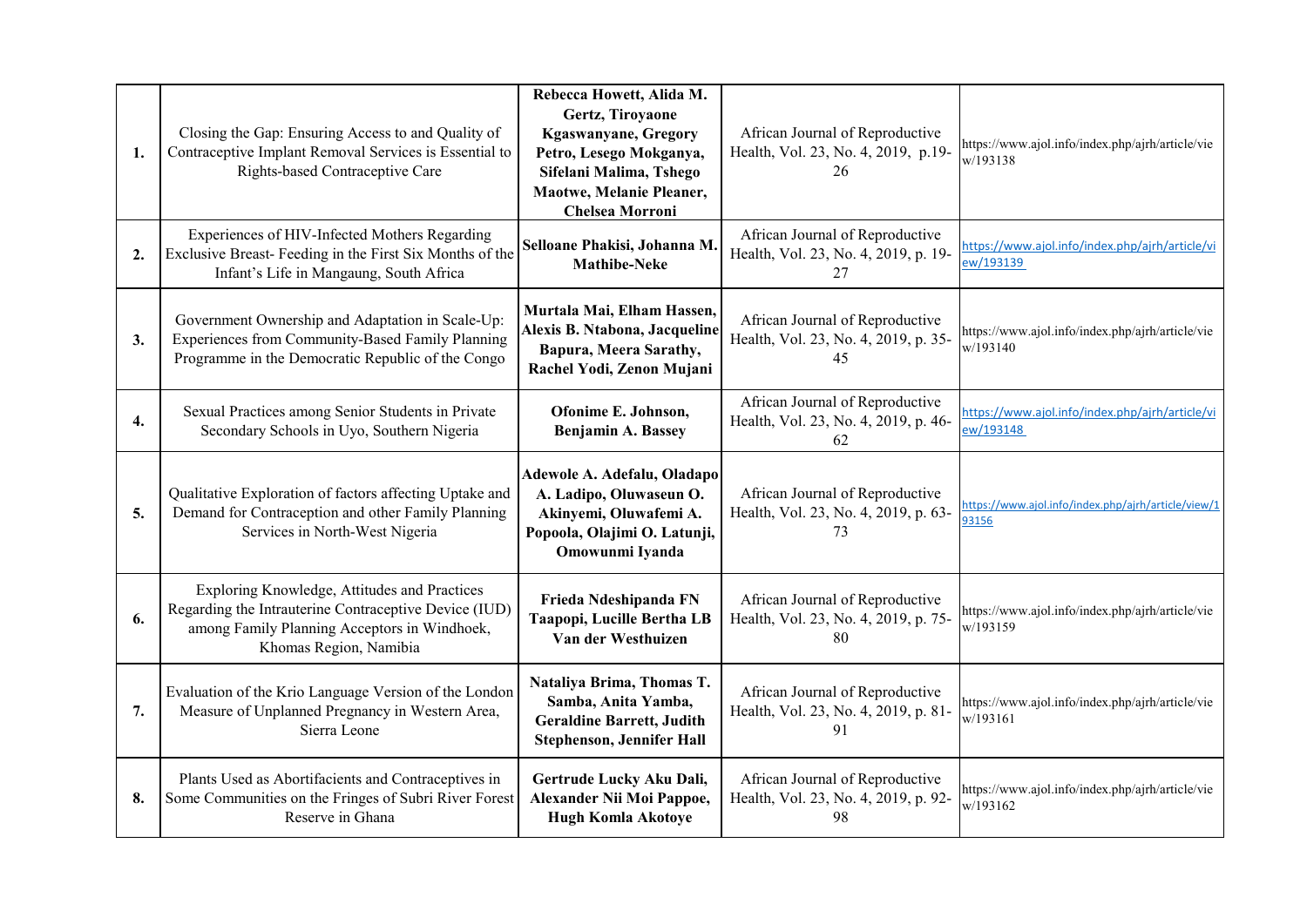| 9.               | Utilisation of Medical Services and Outcomes at Adult<br>Rape Clinic at Parirenyatwa Group of Hospitals,<br>Zimbabwe            | Kudzai Kufa, Tapiwa<br>Magure, Gerald Shambira,<br><b>Notion Tafara Gombe, Tsitsi</b><br>Patience Juru, Peter<br>Nsubuga, Margaret Borok,<br><b>Virginia Iliff, Timothy</b><br>Mushambi, Mafuta<br>Tshimanga | African Journal of Reproductive<br>Health, Vol. 23, No. 4, 2019, p. 99-<br>107                   | https://www.ajol.info/index.php/ajrh/article/vie<br>w/193163 |
|------------------|---------------------------------------------------------------------------------------------------------------------------------|--------------------------------------------------------------------------------------------------------------------------------------------------------------------------------------------------------------|--------------------------------------------------------------------------------------------------|--------------------------------------------------------------|
| 10.              | A Review of the Conceptual Issues, Social<br>Epidemiology, Prevention and Control Efforts Relating<br>to Rape in Nigeria        | Akintayo Olamide Ogunwale,<br><b>Frederick Olore Oshiname,</b><br>Folakemi O. Ajagunna                                                                                                                       | African Journal of Reproductive<br>Health, Vol. 23, No. 4, 2019, p. 108-<br>123                  | https://www.ajol.info/index.php/ajrh/article/vie<br>w/193164 |
| 11.              | Case Report: Traumatic Incomplete Fracture of an<br>Implanon NXT® Contraceptive Implant                                         | Rebecca Howett, Alida M.<br>Gertz, Tiroyaone<br><b>Kgaswanyane, Gregory</b><br>Petro, Chelsea Morroni                                                                                                        | African Journal of Reproductive<br>Health, Vol. 23, No. 4, 2019, p. 124-<br>128                  | https://www.ajol.info/index.php/ajrh/article/vie<br>w/193165 |
| 12.              | Advantages of Peritoneal Closure at the Time of<br>Cesarean Section                                                             | Fernanda Machungo, Sara<br>Cascella, Elena Cavaliere,<br>Giovanni Zanconato                                                                                                                                  | African Journal of Reproductive<br>Health, Vol. 23, No. 4, 2019, p. 129-<br>131                  | https://www.ajol.info/index.php/ajrh/article/vie<br>w/193168 |
|                  |                                                                                                                                 |                                                                                                                                                                                                              |                                                                                                  |                                                              |
|                  |                                                                                                                                 |                                                                                                                                                                                                              | <b>AFRICAN SOCIOLOGICAL REVIEW = REVUE AFRICAINE DE SOCIOLOGIE</b>                               |                                                              |
| 1.               | Les limites des limites de la tolérance chez Rainer Forst                                                                       | <b>Issaoui Fakhri</b>                                                                                                                                                                                        | African Sociological Review =<br>Revue africaine de sociologie, vol.<br>23, No.2, 2019, p. 4-40  | https://www.codesria.org/spip.php?article3007<br>⟨=en        |
| $\overline{2}$ . | Dynamique associative, nouveaux mouvements sociaux<br>et intégration sociopolitique des Haoussa du Cameroun                     | <b>Ibrahim Mouiche and</b><br><b>Raymond Mbebi Ndema</b>                                                                                                                                                     | African Sociological Review =<br>Revue africaine de sociologie, vol.<br>23, No.2, 2019, p. 41-65 | https://www.codesria.org/spip.php?article3007<br>⟨=en        |
| 3.               | Les figures sociales de la participation associative dans<br>la coopérative des planteurs d'Hevea de Songon (Cote-<br>d'Ivoire) | Sedji Donald Akre                                                                                                                                                                                            | African Sociological Review =<br>Revue africaine de sociologie, Vol.<br>23, No.2, 2019, p. 66-78 | https://www.codesria.org/spip.php?article3007<br>⟨=en        |
| 4.               | Skills Development in the Multinational Corporate<br>Sector: Building Employee Capacity Beyond the Factory<br>Gate              | <b>Joseph O. Jiboku and Wilson</b><br>Akpan                                                                                                                                                                  | African Sociological Review =<br>Revue africaine de sociologie, Vol.<br>23, No.2, 2019, p. 79-97 | https://www.codesria.org/spip.php?article3007<br>$&$ lang=en |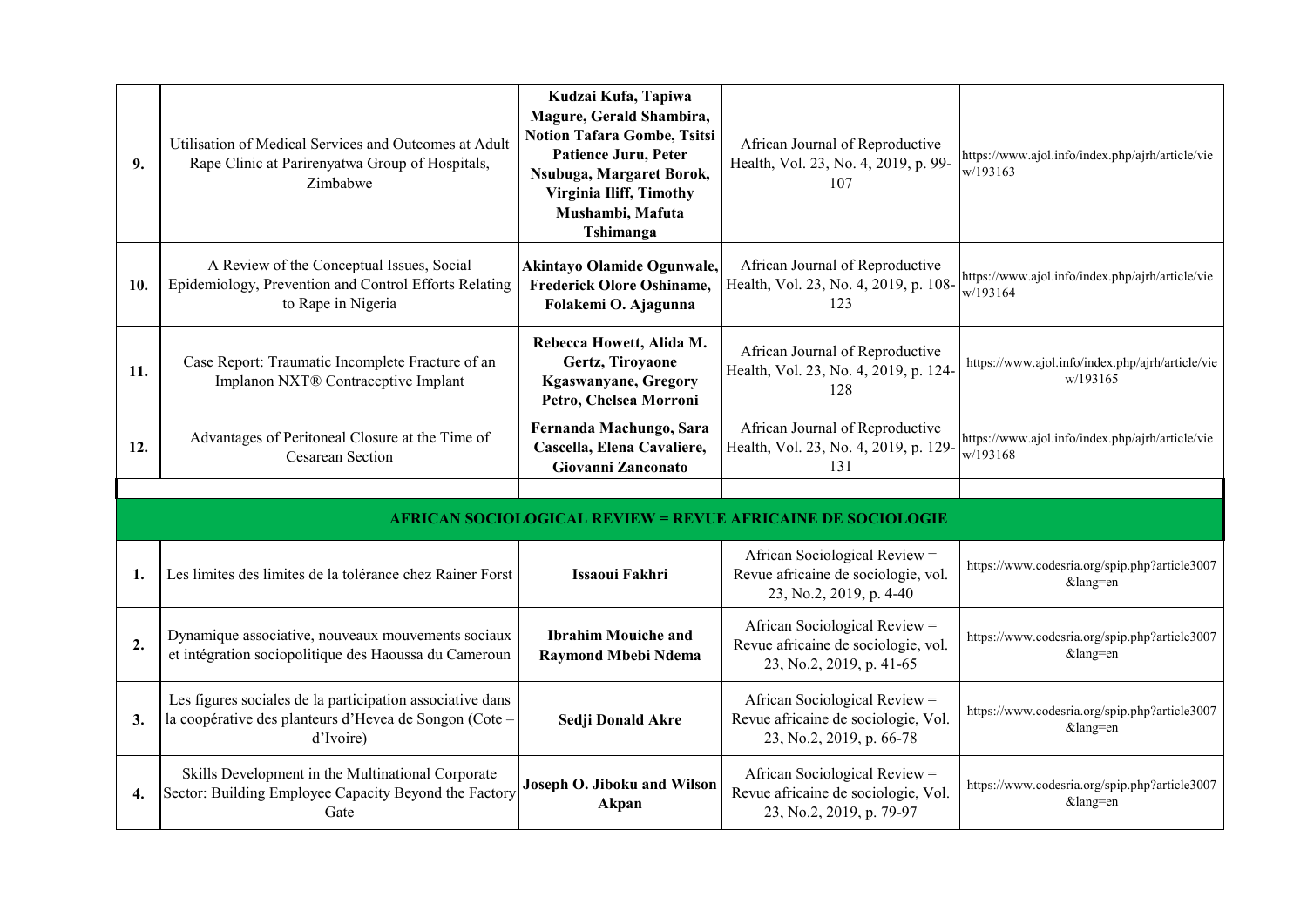| 5.               | Employment Practices within the Minibus Taxi Industry<br>in Johannesburg: A Study of Precariousness of Jobs in<br>South Afric                                            | Siyabulela C. Fobosi                                                                                                                                                                           | African Sociological Review =<br>Revue africaine de sociologie, Vol.<br>23, No.2, 2019, p. 98-118  | https://www.codesria.org/spip.php?article3007<br>⟨=en                            |
|------------------|--------------------------------------------------------------------------------------------------------------------------------------------------------------------------|------------------------------------------------------------------------------------------------------------------------------------------------------------------------------------------------|----------------------------------------------------------------------------------------------------|----------------------------------------------------------------------------------|
| 6.               | Male Undergraduate Students' Knowledge of and<br>Attitude Towards Emergency Contraceptives in Ghana                                                                      | Ellen Mabel Osei - Tutu                                                                                                                                                                        | African Sociological Review =<br>Revue africaine de sociologie, Vol.<br>23, No.2, 2019, p. 119-140 | https://www.codesria.org/spip.php?article3007<br>⟨=en                            |
| 7.               | changement social et normes sociales : l'agent du<br>développement à l'épreuve du terrain                                                                                | <b>Osséré Nganongo</b>                                                                                                                                                                         | African Sociological Review =<br>Revue africaine de sociologie, Vol.<br>23, No.2, 2019, p. 141-159 | https://www.codesria.org/spip.php?article3007<br>⟨=en                            |
|                  |                                                                                                                                                                          |                                                                                                                                                                                                |                                                                                                    |                                                                                  |
|                  |                                                                                                                                                                          | <b>GHANA JOURNAL OF DEVELOPMENT STUDIES</b>                                                                                                                                                    |                                                                                                    |                                                                                  |
| 1.               | Households' Consumption of Electrical and Electronic<br>Equipment and Environmental Implication in Ota,<br>Nigeria                                                       | <b>Nathaniel Oluwaseun</b><br>Ogunseye                                                                                                                                                         | Ghana Journal of Development<br>Studies, Vol. 16, No. 3, October,<br>2019, p.1-30                  | https://www.ajol.info/index.php/gjds/aE154+F1<br>48:F152+F148:F153+E15+F148:F151 |
| 2.               | Local Actors' Interest and Negotiation Strategies for<br>Benefits in Ghana's Oil and Gas Sector                                                                          | <b>Asaah Sumaila Mohammed</b>                                                                                                                                                                  | Ghana Journal of Development<br>Studies, Vol. 16, No. 3, October,<br>2019, p.31-50                 | https://www.ajol.info/index.php/gjds/article/vi<br>ew/190762/179942              |
| 3.               | South African Adults at Risk of Overweight and<br>Obesity: an Assessment of the Association of Food<br>Choices and Body Mass Index in Khayelitsha and<br>Mitchells Plain | Mulugeta F. Dinbabo,<br>Michael Nguatem Belebema,<br><b>Clement Mensah</b>                                                                                                                     | Ghana Journal of Development<br>Studies, Vol. 16, No. 3, October,<br>2019, p.51-67                 | https://www.ajol.info/index.php/gjds/article/vi<br>ew/190764/179944              |
| $\overline{4}$ . | Travel Philanthropy in the LarabangaMognori Tourist<br>Enclave in Northern Ghana                                                                                         | Conrad-J.Wuleka Kuuder,<br>Whitney Sunkwah Yeboah,<br>Evelyn K. Yirbekyaa,<br><b>Getrude Poku, Catherine</b><br><b>Fosulade Arowosafe,</b><br><b>Chrysogonus Anab, Ernest</b><br><b>Bagson</b> | Ghana Journal of Development<br>Studies, Vol. 16, No. 3, October,<br>2019, p.68-86                 | https://www.ajol.info/index.php/gjds/article/vi<br>ew/190766/179946              |
| 5.               | Relevance of Communication Strategies and Funding<br>Orphanages in Ghana                                                                                                 | <b>Wilberforce S. Dzisah</b>                                                                                                                                                                   | Ghana Journal of Development<br>Studies, Vol. 16, No. 3, October,<br>2019, p.87-108                | https://www.ajol.info/index.php/gjds/article/vi<br>ew/190767/180030              |
| 6.               | Rural-Urban Linkages: The Case of Rural Migrants from<br>Upper West Region to Obuasi Municipality in the<br>Ashanti Region, Ghana                                        | Hikimatu Lalaki Awudu,<br>Owusu Boampong, Nana<br><b>Amma Anokye</b>                                                                                                                           | Ghana Journal of Development<br>Studies, Vol. 16, No. 3, October,<br>2019, p.109-129               | https://www.ajol.info/index.php/gjds/article/vi<br>ew/190770/179949              |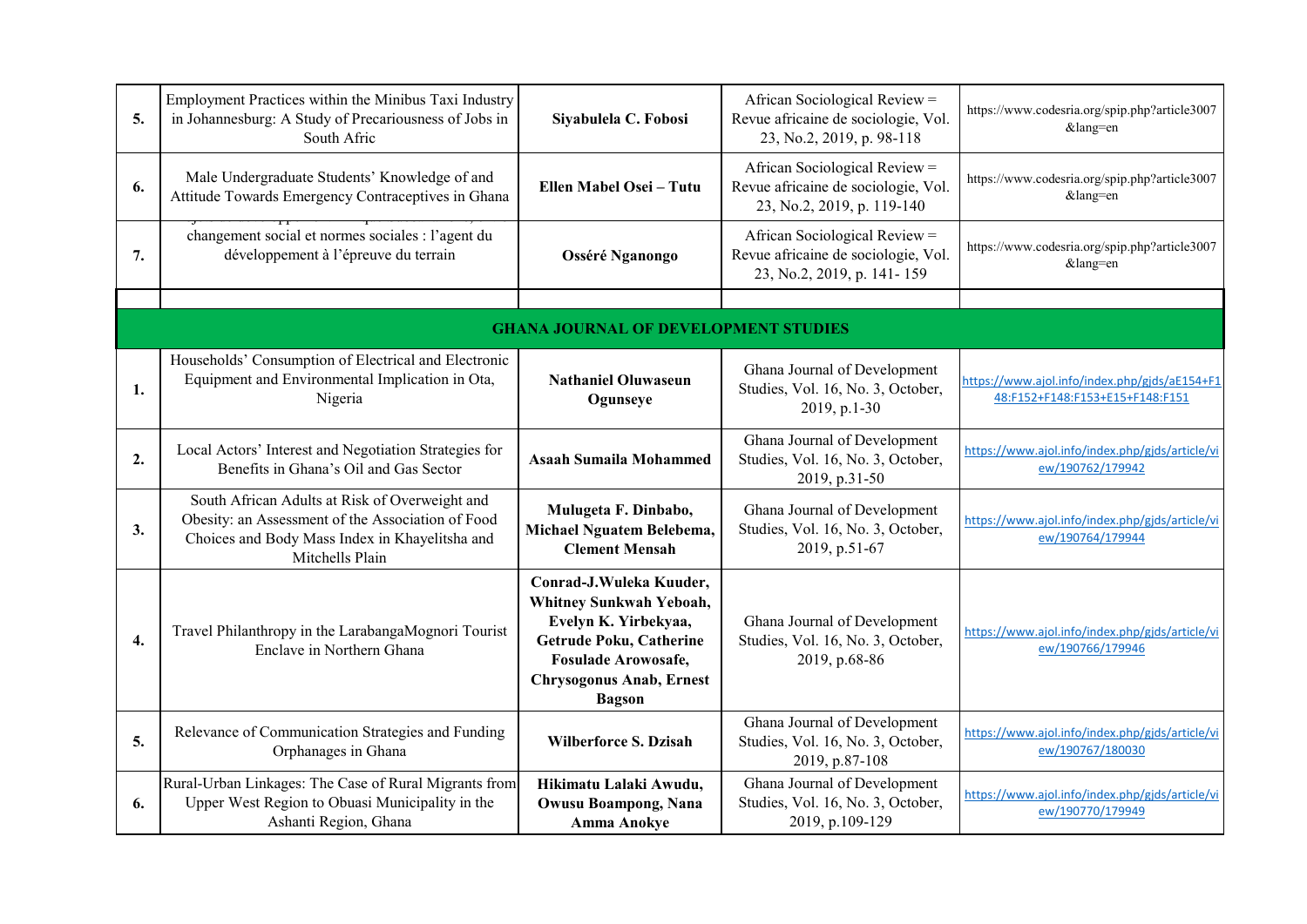| 7. | Human Rights-Based Approach to Reducing<br>Preventable Maternal Deaths in Ghana: A Six-year<br>Review of Media Reports                                                                                           | Renee Aku Sitsofe Morhe,<br><b>Felix Kwame Sosoo,</b><br><b>Emmanuel Komla Senanu</b><br>Morhe | Ghana Journal of Development<br>Studies, Vol. 16, No. 3, October,<br>2019, p.130-153                            | https://www.ajol.info/index.php/gjds/article/vi<br>ew/190772/179951 |
|----|------------------------------------------------------------------------------------------------------------------------------------------------------------------------------------------------------------------|------------------------------------------------------------------------------------------------|-----------------------------------------------------------------------------------------------------------------|---------------------------------------------------------------------|
|    |                                                                                                                                                                                                                  | <b>GHANA JOURNAL OF DEVELOPMENT STUDIES</b>                                                    |                                                                                                                 |                                                                     |
| 1. | Variables influencing provincial government's role to<br>manage the interface between environmental protection<br>and economic development: considerations to improve<br>sustainable development in South Africa | Christelle J. Auriacombe,<br>Shikha Vyas-Doorgapersad                                          | Ghana Journal of Development<br>Studies, Special Issue, Vol. 16, No.<br>2, July, 2019, p.7-25                   | https://www.ajol.info/index.php/gjds/article/vie<br>w/188582/177836 |
| 2. | Metropolitan financing and development in South<br>Africa: Quo Vadis?                                                                                                                                            | Krish Kumar, Purshottama<br><b>Sivanarain Reddy</b>                                            | Ghana Journal of Development<br>Studies, Special Issue, Vol. 16, No.<br>2, July, 2019, p.26-51                  | https://www.ajol.info/index.php/gjds/article/view/1<br>88583        |
| 3. | Contemporary perspectives on fiscal decentralisation<br>and new local government in South Africa                                                                                                                 | Nyawo Gumede, John<br>Byamukama, Edward<br><b>Dakora</b>                                       | Ghana Journal of Development<br>Studies, Special Issue, Vol. 16, No.<br>2, July, 2019, p.52-69                  | https://www.ajol.info/index.php/gjds/article/vie<br>w/188584        |
| 4. | Contributions of non-governmental organisations to<br>women's participation in local governance in the Tamale<br>Metropolis of Ghana                                                                             | <b>Roland Adatuu, George</b><br>Gyader                                                         | Ghana Journal of Development<br>Studies, Special Issue, Vol. 16, No.<br>2, July, 2019, p.70-90                  | https://www.ajol.info/index.php/gjds/article/vie<br>w/188585        |
| 5. | Determinants of safety and liveability in Kumasi and<br>Tamale Metropolitan Areas in urban Ghana                                                                                                                 | <b>Ernest Bagson, George</b><br><b>Owusu, Martin Oteng-</b><br>Ababio                          | Ghana Journal of Development<br>Studies, Special Issue, Vol. 16, No.<br>2, July, 2019, p.91-112                 | https://www.ajol.info/index.php/gjds/article/vie<br>w/188586        |
| 6. | Harnessing international remittances for financial<br>development: the role of monetery policy                                                                                                                   | Haruna Issahaku                                                                                | Ghana Journal of Development<br>Studies, Special Issue, Vol. 16, No.<br>2, July, 2019, p.113-137                | https://www.ajol.info/index.php/gjds/article/vie<br>w/188587        |
| 7. | Health-seeking behaviour among migrant female head<br>porters in the City of Accra, Ghana                                                                                                                        | Ziblim Shamsu-Deen, Yidana<br><b>Adadow</b>                                                    | Gnana Journal of Development<br>Studies, Special Issue, Vol. 16, No.<br>$2 \text{ Luly } 2019 \text{ n} 138156$ | https://www.ajol.info/index.php/gjds/article/vie<br>w/188588        |
| 8. | Maternal and child level factors associated with<br>childhood (0-23 months) diarrhoea in Ghana: a pooled<br>analysis of national representative datasets                                                         | <b>Anthony Mwinilanaa</b><br><b>Tampah-Naah</b>                                                | Ghana Journal of Development<br>Studies, Special Issue, Vol. 16, No.<br>2, July, 2019, p.157-177                | https://www.ajol.info/index.php/gjds/article/vie<br>w/188589        |
| 9. | Multiplicity of voices in community development<br>through radio in Fanteakwa District, Ghana                                                                                                                    | Manfred K. Asuman,<br><b>Africanus L. Diedong</b>                                              | Ghana Journal of Development<br>Studies, Special Issue, Vol. 16, No.<br>2, July, 2019, p.178-198                | https://www.ajol.info/index.php/gjds/article/vie<br>w/188591        |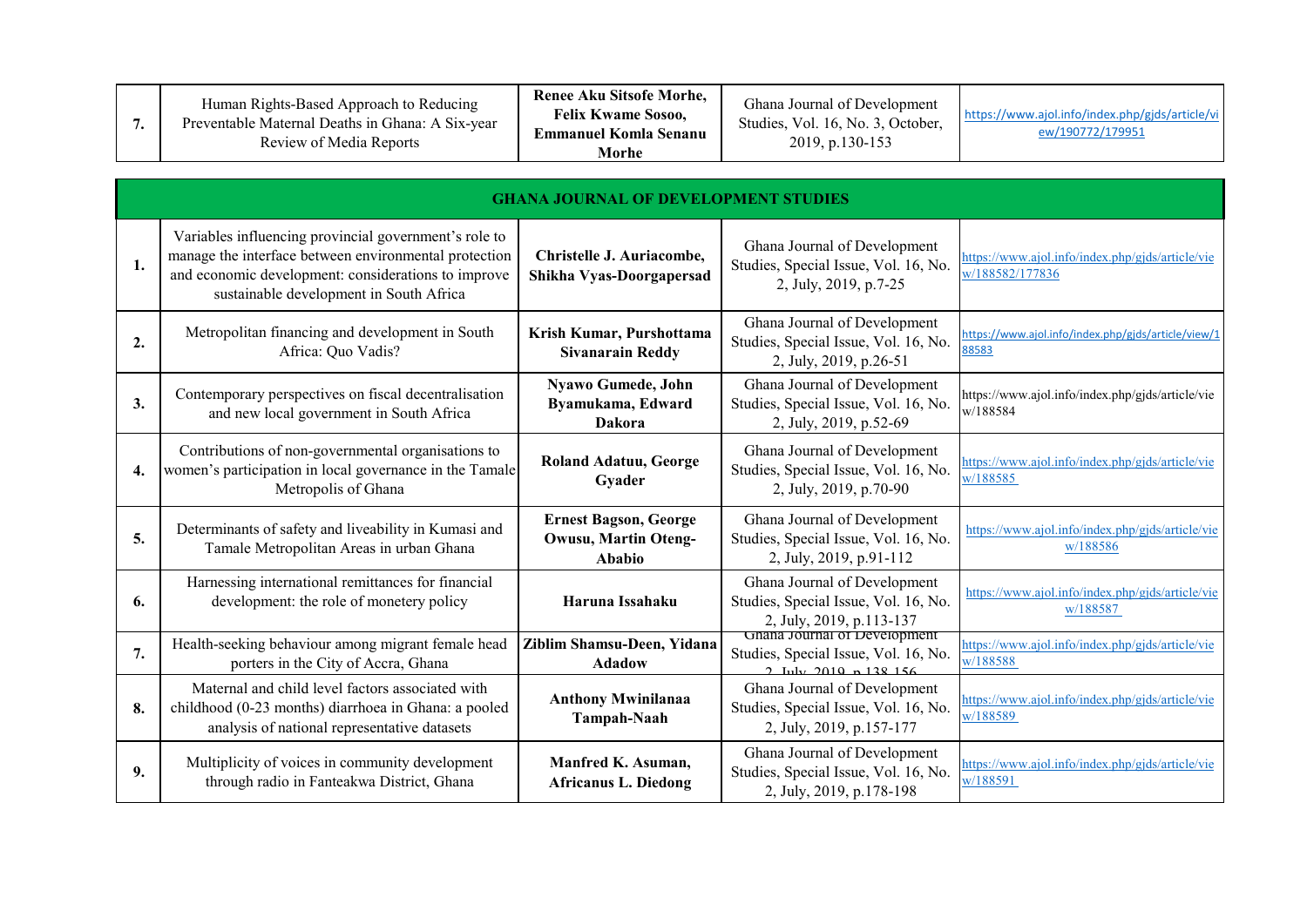| 10. | Water, sanitation and rural livelihoods nexus: an<br>exploratory study of Wogu in the Upper West Region of<br>Ghana       | Nicholas Fielmua, Mamudu<br>A. Akudugu, Gordon Dugle                | Ghana Journal of Development<br>Studies, Special Issue, Vol. 16, No.<br>2, July, 2019, p.199-219 | https://www.ajol.info/index.php/gjds/article/vie<br>w/188592                |
|-----|---------------------------------------------------------------------------------------------------------------------------|---------------------------------------------------------------------|--------------------------------------------------------------------------------------------------|-----------------------------------------------------------------------------|
| 11. | Understanding the implications of migrant retail trading<br>in Ghana: a stakeholder perspective                           | Elijah Yendaw                                                       | Ghana Journal of Development<br>Studies, Special Issue, Vol. 16, No.<br>2, July, 2019, p.220-240 | https://www.ajol.info/index.php/gjds/article/vie<br>w/188593                |
| 12. | Monetary policy and trade openness in Ghana                                                                               | <b>Anthony Chiaraah</b>                                             | Ghana Journal of Development<br>Studies, Special Issue, Vol. 16, No.<br>2, July, 2019, p.241-266 | https://www.ajol.info/index.php/gjds/article/vie<br>w/188594                |
| 13. | Participation of women farmers in agroforestry practices<br>in the Jaman South Municipality, Ghana                        | Francis Diawuo, Enoch<br>Akwasi Kosoe, Dzigbodi A.<br><b>Doke</b>   | Ghana Journal of Development<br>Studies, Special Issue, Vol. 16, No.<br>2, July, 2019, p.267-289 | https://www.ajol.info/index.php/gjds/article/vie<br>w/188596                |
|     |                                                                                                                           |                                                                     |                                                                                                  |                                                                             |
|     |                                                                                                                           | <b>GHANA JOURNAL OF LINGUISTICS</b>                                 |                                                                                                  |                                                                             |
| 1.  | A Survey of Exocentric Compounds in Three Kwa<br>Languages: Akan, Ewe and Ga                                              | <b>Clement Kwamina Insaidoo</b><br>Appah                            | Ghana Journal of linguistics, Vol.8,<br>No. 2, 2019, p. 1-26                                     | https://www.ajol.info/index.php/gjl/article/vie<br>w/191976/181108          |
| 2.  | The Syntax and Semantics of Relative Clauses in Kusaal                                                                    | Hasiyatu Abubakari                                                  | Ghana Journal of linguistics, Vol.8,<br>No. 2, 2019, p. 27-62                                    | https://www.ajol.info/index.php/gjl/article/vie<br>w/191978/181110          |
| 3.  | Conceptual Blending Patterns in Selected Nigerian<br><b>Television Talk Shows</b>                                         | Ruth Karachi Oji                                                    | Ghana Journal of linguistics, Vol.8,<br>No. 2, 2019, p. 63-85                                    | https://www.ajol.info/index.php/gjl/article/vie<br>w/191980/181112          |
| 4.  | Discourse Intonation Patterns in The Non-Interrogative<br>Utterances of Selected Educated Nigerian Speakers of<br>English | <b>Anthony Olabiyi Adejuwon</b>                                     | Ghana Journal of linguistics, Vol.8,<br>No. 2, 2019, p. 86-106                                   | https://www.ajol.info/index.php/gjl/article/vie<br>w/191982/181114          |
| 5.  | Bilingualism and The Psychology of Colors                                                                                 | <b>Adebimpe Adegbite</b>                                            | Ghana Journal of linguistics, Vol.8,<br>No. 2, 2019, p. 107-126                                  | https://www.ajol.info/index.php/gjl/article/view/19<br>1983/181115          |
|     |                                                                                                                           |                                                                     |                                                                                                  |                                                                             |
|     |                                                                                                                           | <b>JOURNAL OF INNOVATION ECONOMICS &amp; MANAGEMENT</b>             |                                                                                                  |                                                                             |
| 1.  | Innovations in Healthcare and Wellbeing: A Focus on<br>Actors and Collaborations at the Boundaries                        | <b>Corinne GRENIER</b> ; Bertrand<br><b>PAUGET</b> ; Hervé HUDEBINE | Journal of Innovation Economics &<br>Management, N° 30 (3), 2019, p.1-<br>15                     | https://www.cairn.info/revue-journal-of-<br>innovation-economics-2019-3.htm |
| 2.  | What about Passive Innovation Resistance? Exploring<br>User's Resistance to Technology in the Healthcare<br>Sector        | Kazeem Joshua SALAWU; Wafa<br><b>HAMMEDI</b> ; Annick CASTIAUX      | Journal of Innovation Economics &<br>Management, N° 30 (3), 2019, p. 17-<br>37                   | https://www.cairn.info/revue-journal-of-innovation-<br>economics-2019-3.htm |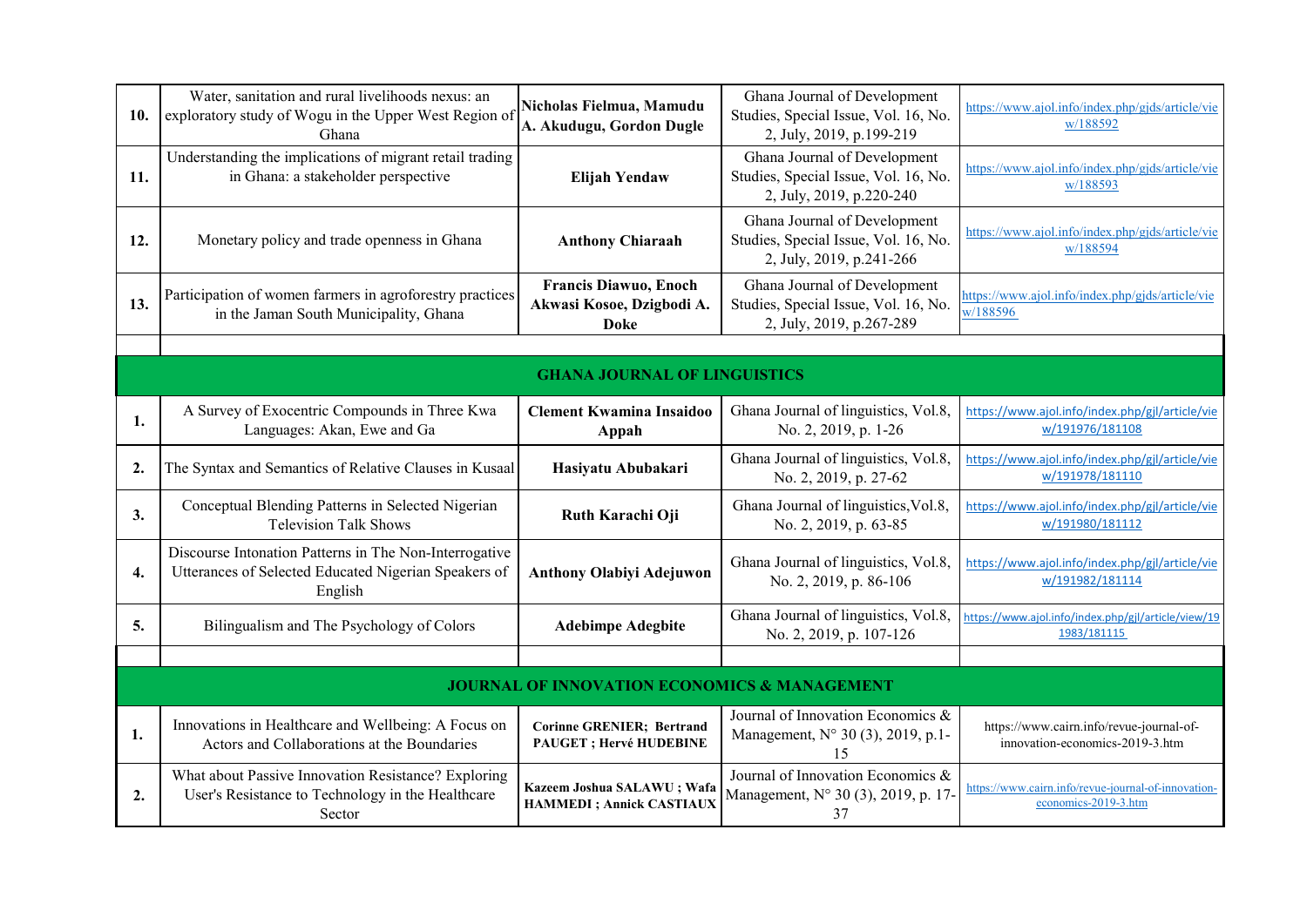| 3.               | Including Patient's Experience in the Organisation of<br>Care: The Case of Diabetes                                                      | Nicolas BATTARD; Sébastien<br><b>LIARTE</b>                                                         | Journal of Innovation Economics &<br>Management, N° 30 (3), 2019, p. 39-<br>57  | https://www.cairn.info/revue-journal-of-<br>innovation-economics-2019-3.htm |
|------------------|------------------------------------------------------------------------------------------------------------------------------------------|-----------------------------------------------------------------------------------------------------|---------------------------------------------------------------------------------|-----------------------------------------------------------------------------|
| $\overline{4}$ . | How Does Social Innovation Cross Borders? Exploring<br>the Diffusion Process of an Alternative Homecare<br>Service in France             | Paula CRISTOFALO ; Odessa<br><b>DARIEL</b> ; Vanessa DURAND                                         | Journal of Innovation Economics &<br>Management, N° 30 (3), 2019, p. 59-<br>88  | https://www.cairn.info/revue-journal-of-<br>innovation-economics-2019-3.htm |
| 5.               | Employees' Acceptance of the Healthcare Internet of<br>Things: A Source of Innovation in Corporate Human<br><b>Resource Policies</b>     | Patricia BAUDIER ; Chantal<br><b>AMMI</b> ; Anneliese LECOUTEUX                                     | Journal of Innovation Economics &<br>Management, N° 30 (3), 2019, p. 89-<br>111 | https://www.cairn.info/revue-journal-of-<br>innovation-economics-2019-3.htm |
| 6.               | Lean Manufacturing, Human Resource Management and<br>Worker Health: Are there Smart Bundles of Practices<br>along the Adoption Process?  | <b>Rachel BOCQUET</b> ; Sandra<br><b>DUBOULOZ</b> ; Tarik CHAKOR                                    | Journal of Innovation Economics &<br>Management, N° 30 (3), 2019, p. 113<br>144 | https://www.cairn.info/revue-journal-of-<br>innovation-economics-2019-3.htm |
| 7.               | Between Museum and Health Care: An Example of the<br>Successful Creation, Implementation, and Diffusion of<br>Organizational Innovations | <b>Bertrand PAUGET; Jean-Michel</b><br><b>TOBELEM</b>                                               | Journal of Innovation Economics &<br>Management, N° 30 (3), 2019, p. 145<br>161 | https://www.cairn.info/revue-journal-of-<br>innovation-economics-2019-3.htm |
| 8.               | Multi-Level Issues in Intersectoral Governance of Public<br>Action: Insights from the Field of Early Childhood in<br>Montreal (Canada)   | Angèle BILODEAU ; Isabelle<br><b>LAURIN</b> ; Carole CLAVIER;<br><b>Fabien ROSE</b> ; Louise POTVIN | Journal of Innovation Economics &<br>Management, N° 30 (3), 2019,<br>p. 163-190 | https://www.cairn.info/revue-journal-of-<br>innovation-economics-2019-3.htm |
| 9.               | Configuring Spaces for Constructive Debates                                                                                              | Mariline COMEAU-VALLEE;<br><b>Ewan OIRY</b> ; Frédéric GILBERT                                      | Journal of Innovation Economics &<br>Management, N° 30 (3), 2019,<br>p. 191-212 | https://www.cairn.info/revue-journal-of-<br>innovation-economics-2019-3.htm |
| 10.              | Network Dynamics and Communities in Applied<br><b>Biomedical Research</b>                                                                | <b>Olivier DUPOUËT; Bastien</b><br><b>BERNELA; Marie FERRU</b>                                      | Journal of Innovation Economics &<br>Management, N° 30 (3), 2019,<br>p. 213-233 | https://www.cairn.info/revue-journal-of-<br>innovation-economics-2019-3.htm |
| 11.              | Towards a Deepening of Knowledge in the Economics<br>of Innovation: The Intellectual Legacy of Nick Von<br>Tunzelmann                    | <b>Christian LE BAS</b>                                                                             | Journal of Innovation Economics &<br>Management, N° 30 (3), 2019,<br>p. 235-238 | https://www.cairn.info/revue-journal-of-<br>innovation-economics-2019-3.htm |
| 12.              | Innovation Systems: Multi-Scale Approaches                                                                                               | <b>Fedoua KASMI</b>                                                                                 | Journal of Innovation Economics &<br>Management, N° 30 (3), 2019,<br>p. 239-244 | https://www.cairn.info/revue-journal-of-<br>innovation-economics-2019-3.htm |
| 13.              | Innovation Studies and Knowledge Generation                                                                                              | <b>Thierry BURGER-HELMCHEN</b>                                                                      | Journal of Innovation Economics &<br>Management, N° 30 (3), 2019,<br>p. 245-251 | https://www.cairn.info/revue-journal-of-<br>innovation-economics-2019-3.htm |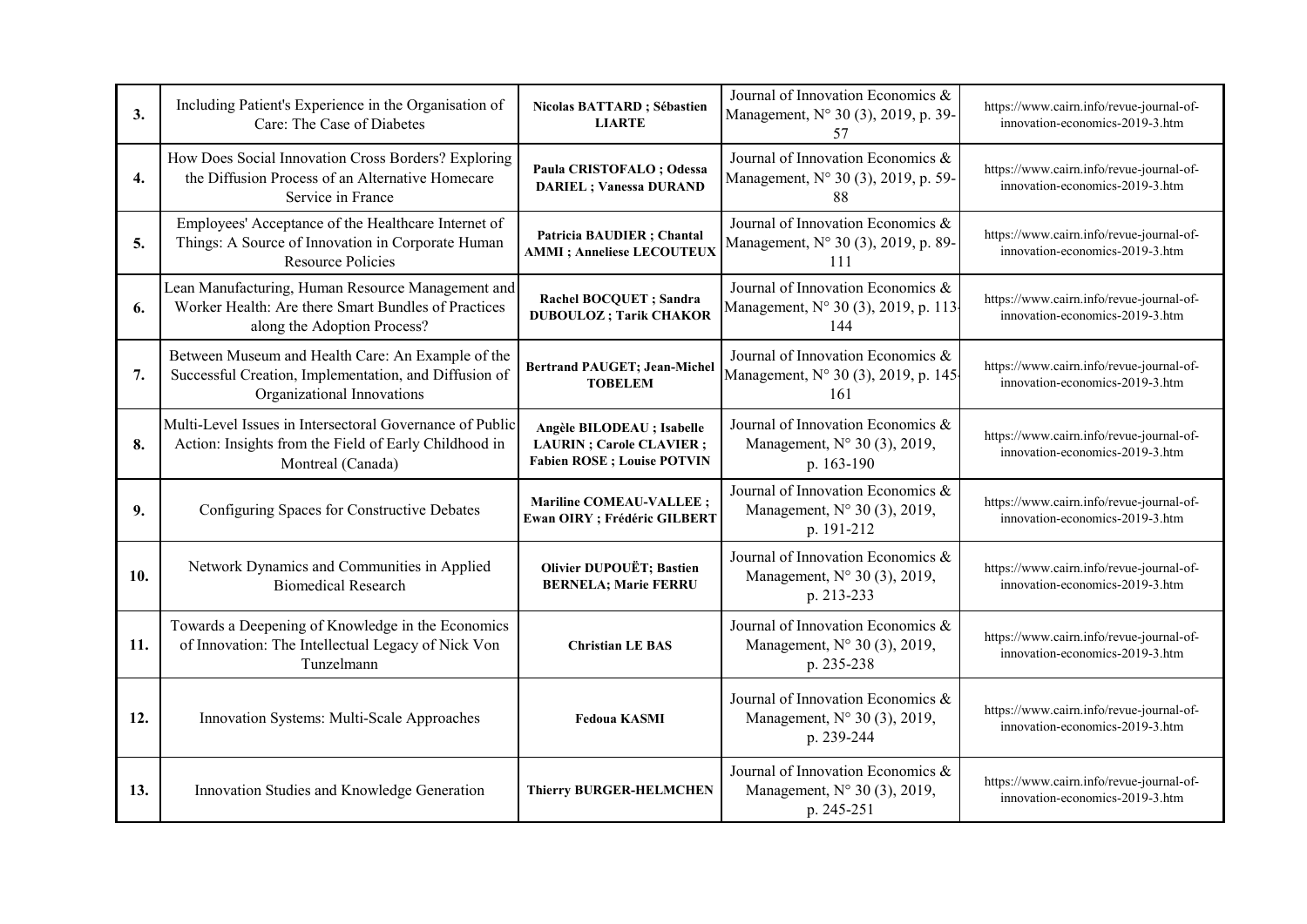|    |                                                                                                    | <b>JOURNAL OF POLITICAL ECOLOGY</b>                                                                                                     |                                                                 |                                                                        |
|----|----------------------------------------------------------------------------------------------------|-----------------------------------------------------------------------------------------------------------------------------------------|-----------------------------------------------------------------|------------------------------------------------------------------------|
| 1. | For food space: theorizing alternative food networks<br>beyond alterity                            | Leitner, Kirsten Valentine<br>Cadieux                                                                                                   | Journal of Political Ecology,<br>Vol. 27, No. 1, 2020, p. 1-22  | https://journals.uair.arizona.edu/index.php/JPE/a<br>rticle/view/23026 |
| 2. | Conservation and crime convergence? Situating the<br>2018 London Illegal Wildlife Trade Conference | Francis Massé, Hannah<br>Dickinson, Jared Margulies,<br>Laure Joanny, Teresa Lappe-<br><b>Osthege, Rosaleen Duffy</b>                   | Journal of Political Ecology,<br>Vol. 27, No. 1, 2020, p. 23-42 | https://journals.uair.arizona.edu/index.php/JPE/a<br>rticle/view/23543 |
| 3. | Political ecology and decolonial research: co-production<br>with the Iñupiat in Utqiagvik          | Laura Zanotti, Courtney<br><b>Carothers, Charlene Aqpik</b><br><b>Apok, Sarah Huang, Jesse</b><br><b>Coleman, Charlotte</b><br>Ambrozek | Journal of Political Ecology,<br>Vol. 27, No. 1, 2020, p. 43-66 | https://journals.uair.arizona.edu/index.php/JPE/a<br>rticle/view/23335 |

|    | <b>JOURNAL OF POLITICAL ECOLOGY</b>                                                                                          |                                                   |                                                                |                                                                                                                     |  |
|----|------------------------------------------------------------------------------------------------------------------------------|---------------------------------------------------|----------------------------------------------------------------|---------------------------------------------------------------------------------------------------------------------|--|
| 1. | Entering the era of limits and scarcity: the radical<br>implications for social theory                                       | <b>Ted TRAINER</b>                                | $N^{\circ}$ 1, 2019, p. 1-18                                   | Journal of Political Ecology, Vol. 26, https://journals.uair.arizona.edu/index.php/JPE/a<br>rticle/view/23057/21886 |  |
| 2. | Power, identity and biodiversity conservation in the<br>Montes Azules Biosphere Reserve, Chiapas, Mexico                     | <b>Leticia DURAND</b>                             | $N^{\circ}$ 1, 2019, p. 19-37                                  | Journal of Political Ecology, Vol. 26, https://journals.uair.arizona.edu/index.php/JPE/a<br>rticle/view/23160/21887 |  |
| 3. | The frontiers of North America's fossil fuel boom: BP,<br>Tar Sands, and the re-industrialization of the Calumet<br>Region   | <b>Graham PICKREN</b>                             | $N^{\circ}$ 1, 2019, p. 38-56                                  | Journal of Political Ecology, Vol. 26, https://journals.uair.arizona.edu/index.php/JPE/a<br>rticle/view/23106/21895 |  |
| 4. | Towards a green modernization development discourse:<br>the new green revolution in Africa                                   | <b>Mikael BERGIUS; Jill Tove</b><br><b>BUSETH</b> | Journal of Political Ecology, Vol.<br>26, N° 1, 2019, p. 57-83 | https://journals.uair.arizona.edu/index.php/JPE/a<br>rticle/view/22862/21903                                        |  |
| 5. | Resistance to Canadian mining projects in Mexico:<br>lessons from the lifecycle of the San Xavier Mine in San<br>Luis Potosí | <b>Darcy Victor TETREAULT</b>                     | $N^{\circ}$ 1, 2019, p. 84-104                                 | Journal of Political Ecology, Vol. 26, https://journals.uair.arizona.edu/index.php/JPE/a<br>rticle/view/22947/21902 |  |
| 6. | Colonizing the atmosphere: a common concern without<br>climate justice law?                                                  | <b>Susana BORRAS</b>                              | $N^{\circ}$ 1, 2019, p. 105-127                                | Journal of Political Ecology, Vol. 26, https://journals.uair.arizona.edu/index.php/JPE/a<br>rticle/view/21817/21901 |  |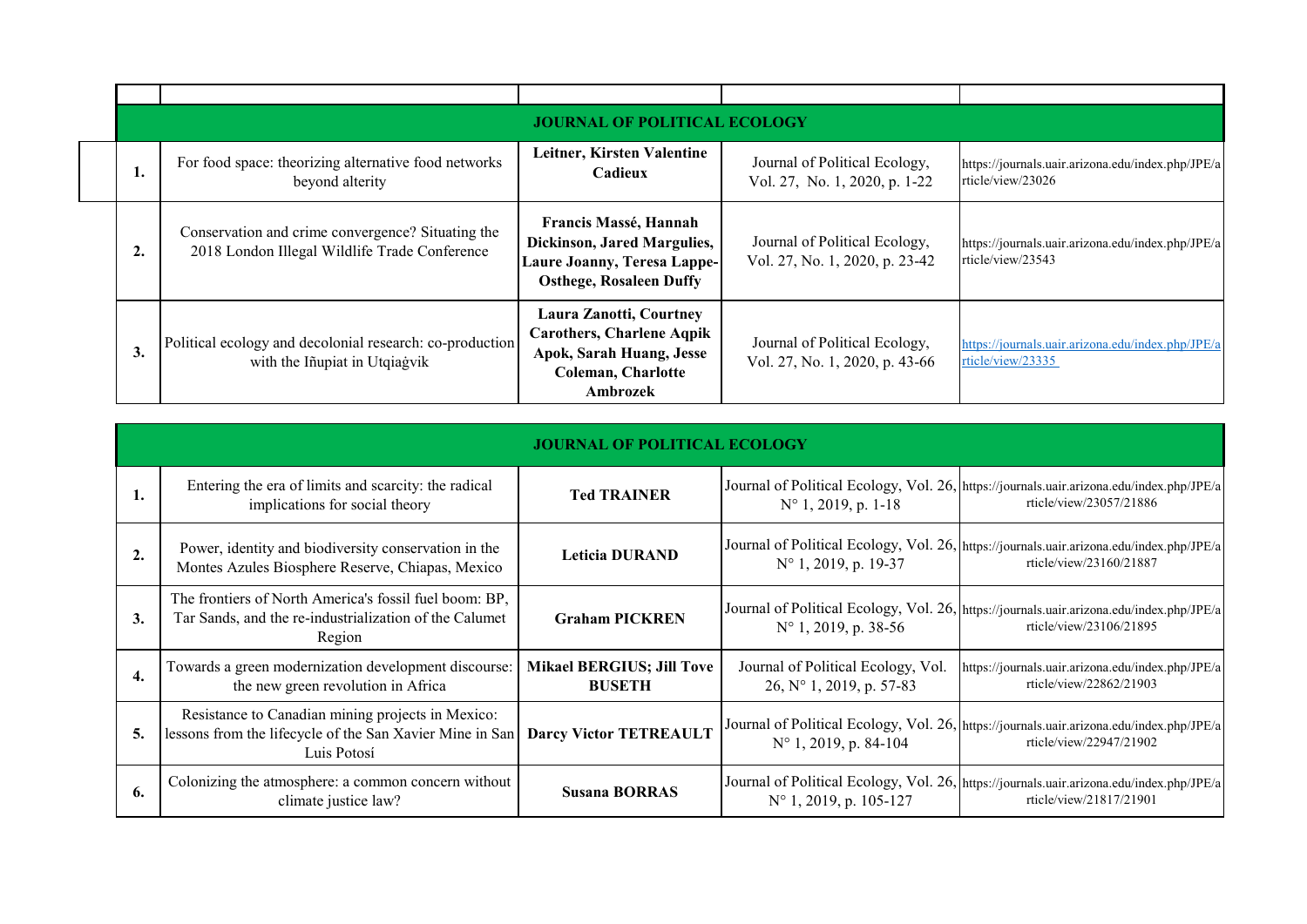| 7.  | The irresistible solution: rationale and risks of extending<br>water limits through desalination in the case of Gotland,<br>Sweden | Sophia SPECKHAHN;<br><b>Ellinor ISGREN</b>                                  | Journal of Political Ecology, Vol.<br>26, N° 1, 2019, p. 128-149 | https://journals.uair.arizona.edu/index.php/JPE/a<br>rticle/view/22984/21934                                        |
|-----|------------------------------------------------------------------------------------------------------------------------------------|-----------------------------------------------------------------------------|------------------------------------------------------------------|---------------------------------------------------------------------------------------------------------------------|
| 8.  | Revisiting the wind energy conflict in Gui'Xhi' Ro /<br>Álvaro Obregón: interview with an indigenous anarchist                     | <b>Alexander DUNLAP</b>                                                     | $N^{\circ}$ 1, 2019, p. 150-166                                  | Journal of Political Ecology, Vol. 26, https://journals.uair.arizona.edu/index.php/JPE/a<br>rticle/view/23243/21923 |
| 9.  | The unequal vulnerability of Kurdish and Azeri<br>minorities in the case of the degradation of Lake Urmia,<br>Iran                 | Maja ŽENKO; Sanjin<br><b>ULEZIC</b>                                         | N° 1, 2019, p. 167-183                                           | Journal of Political Ecology, Vol. 26, https://journals.uair.arizona.edu/index.php/JPE/a<br>rticle/view/22729/21924 |
| 10. | Trapped in nature: discourses on humanity in processes<br>of environmental naturalization                                          | <b>José María VALCUENDE</b><br>DEL RIO, Esteban RUIZ-<br><b>BALLESTEROS</b> | N° 1, 2019, p. 184-201                                           | Journal of Political Ecology, Vol. 26, https://journals.uair.arizona.edu/index.php/JPE/a<br>rticle/view/23244/21925 |
| 11. | Remaking settlements for sustainability: the Simpler<br>Way                                                                        | <b>Ted TRAINER</b>                                                          | N° 1, 2019, p. 202-223                                           | Journal of Political Ecology, Vol. 26, https://journals.uair.arizona.edu/index.php/JPE/a<br>rticle/view/22972/21933 |
| 12. | Socializing the rain: human adaptation to ecological<br>variability in a fishery, Mweru-Luapula, Zambia                            | <b>Christopher M. ANNEAR;</b><br>Peter R. WAYLEN                            | N° 1, 2019, p. 224-242                                           | Journal of Political Ecology, Vol. 26, https://journals.uair.arizona.edu/index.php/JPE/a<br>rticle/view/23246/21943 |
| 13. | Large-scale mining and ecological imperialism in<br>Africa: the politics of mining and conservation of the<br>ecology in Ghana     | Jasper Abembia<br><b>AYELAZUNO; Lord</b><br><b>MAWUKO-YEVUGAH</b>           | $N^{\circ}$ 1, 2019, p. 243-262                                  | Journal of Political Ecology, Vol. 26, https://journals.uair.arizona.edu/index.php/JPE/a<br>rticle/view/22962/22180 |
| 14. | REDD+ as a tool for state territorialization: managing<br>forests and people in Laos                                               | Sabaheta RAMCILOVIK-<br><b>SUOMINEN</b>                                     | Journal of Political Ecology, Vol.<br>26, N° 1, 2019, p. 263-281 | https://journals.uair.arizona.edu/index.php/JPE/a<br>rticle/view/23357/22192                                        |
| 15. | From vacant land to urban fallows: a permacultural<br>approach to wasted land in cities and suburbs                                | <b>Alex KORSUNSKY</b>                                                       | N° 1, 2019, p. 282-304                                           | Journal of Political Ecology, Vol. 26, https://journals.uair.arizona.edu/index.php/JPE/a<br>rticle/view/22949/22187 |
| 16. | Contested natures: Coca, the War on Drugs, and<br>ecologies of difference in Colombia's Afro-Pacific                               | <b>Alexander HUEZO</b>                                                      | Journal of Political Ecology, Vol.<br>26, N° 1, 2019, p. 305-322 | https://journals.uair.arizona.edu/index.php/JPE/a<br>rticle/view/23060/22189                                        |
| 17. | Securing the blue: political ecologies of the blue<br>economy in Africa                                                            | John R. CHILDS; Christina<br><b>C. HICKS</b>                                | $N^{\circ}$ 1, 2019, p. 323-340                                  | Journal of Political Ecology, Vol. 26, https://journals.uair.arizona.edu/index.php/JPE/a<br>rticle/view/23162/22221 |
| 18. | Blue Economy threats, contradictions and resistances<br>seen from South Africa                                                     | <b>Patrick BOND</b>                                                         | Journal of Political Ecology, Vol.<br>26, N° 1, 2019, p. 341-362 | https://journals.uair.arizona.edu/index.php/JPE/a<br>rticle/view/23504/22222                                        |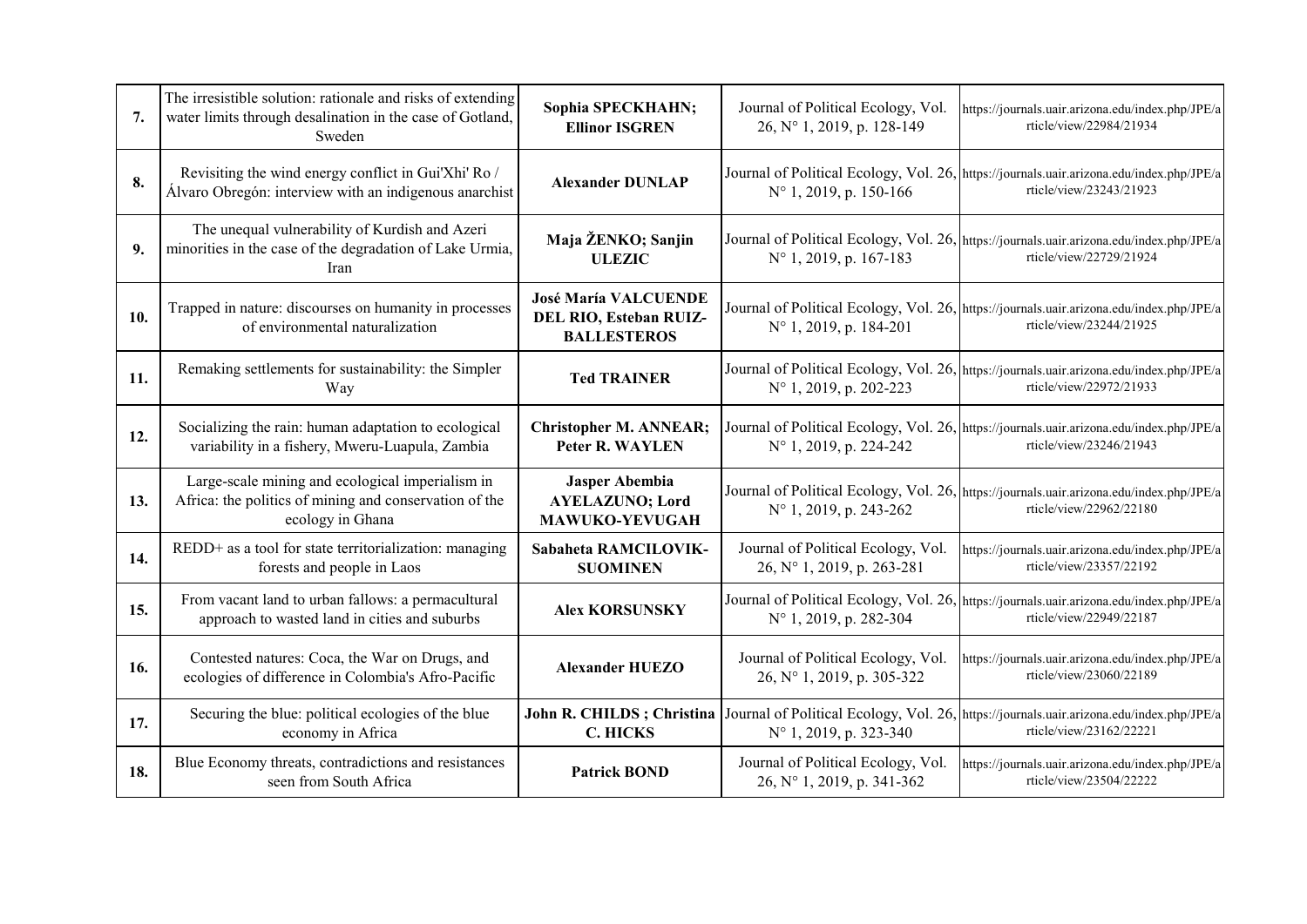| 19. | Subsistence marine fishing in a neoliberal city: a<br>political ecology analysis of securitization and exclusion<br>in Durban, South Africa | <b>Marc Ronald KALINA;</b><br>Alexio MBEREKO; Brij<br><b>MAHARAJ</b> ; Amanda<br><b>BOTES</b> | $N^{\circ}$ 1, 2019, p. 363-380                                      | Journal of Political Ecology, Vol. 26, https://journals.uair.arizona.edu/index.php/JPE/a<br>rticle/view/23008/22204 |  |
|-----|---------------------------------------------------------------------------------------------------------------------------------------------|-----------------------------------------------------------------------------------------------|----------------------------------------------------------------------|---------------------------------------------------------------------------------------------------------------------|--|
| 20. | Resource sovereignty and accumulation in the blue<br>economy: the case of seabed mining in Namibia                                          | <b>Rosanna CARVER</b>                                                                         | N° 1, 2019, p. 381-402                                               | Journal of Political Ecology, Vol. 26, https://journals.uair.arizona.edu/index.php/JPE/a<br>rticle/view/23025/22206 |  |
| 21. | Materializing the blue economy: tuna fisheries and the<br>theory of access in the Western Indian Ocean                                      | <b>Mialy</b><br>ANDRIAMAHEFAZAFY;<br><b>Christian A. KULL</b>                                 | N° 1, 2019, p. 403-424                                               | Journal of Political Ecology, Vol. 26, https://journals.uair.arizona.edu/index.php/JPE/a<br>rticle/view/23040/22205 |  |
| 22. | Networking the Blue Economy in Seychelles: pioneers,<br>resistance, and the power of influence                                              | Marleen S. SCHUTTER;<br><b>Christina C. HICKS</b>                                             | N° 1, 2019, p. 425-447                                               | Journal of Political Ecology, Vol. 26, https://journals.uair.arizona.edu/index.php/JPE/a<br>rticle/view/23102/22209 |  |
| 23. | Centering the Korle Lagoon: exploring blue political<br>ecologies of E-Waste in Ghana                                                       | Peter C LITTLE ; Grace<br><b>Abena AKESE</b>                                                  | N° 1, 2019, p. 448-465                                               | Journal of Political Ecology, Vol. 26, https://journals.uair.arizona.edu/index.php/JPE/a<br>rticle/view/22988/22208 |  |
|     |                                                                                                                                             |                                                                                               |                                                                      |                                                                                                                     |  |
|     | <b>LEGON JOURNAL OF THE HUMANITIES</b>                                                                                                      |                                                                                               |                                                                      |                                                                                                                     |  |
| 1.  | African motherhood proverbs and worldview: A<br>matriarchal perspective                                                                     | <b>Dominica Dipio</b>                                                                         | Legon Journal of the Humanities,<br>Vol, 30, No. 1, 2019, p. 3-23    | https://www.ajol.info/index.php/ljh/article/view/<br>191115                                                         |  |
| 2.  | Proverbs in marriage: Counselling role and implications                                                                                     | <b>Charles Owu-Ewie</b>                                                                       | Legon Journal of the Humanities,<br>Vol, 30, No. 1, 2019, p. 24-53   | https://www.ajol.info/index.php/ljh/article/view/<br>191097                                                         |  |
| 3.  | Theorising pornogrammar in the Akan folktale tradition:<br>The trickster's rhetorical indirection and sexual<br>indiscretion                | Joseph Brookman Amissah-<br><b>Arthur</b>                                                     | Legon Journal of the Humanities,<br>Vol, 30, No. 1, 2019, p. 54-81   | https://www.ajol.info/index.php/ljh/article/view/<br>191100                                                         |  |
| 4.  | The loudness of the "Unsaid": Proverbs in selected<br>African drama                                                                         | Gbemisola Adeoti                                                                              | Legon Journal of the Humanities,<br>Vol, 30, No. 1, 2019, p. 82-104  | https://www.ajol.info/index.php/ljh/article/view/<br>191102                                                         |  |
| 5.  | Proverbs and naturalness in mother-tongue translation:<br>the Dagaare New Testament in perspective                                          | <b>Solomon Ali Dansieh</b>                                                                    | Legon Journal of the Humanities,<br>Vol, 30, No. 1, 2019, p. 105-132 | https://www.ajol.info/index.php/ljh/article/view/<br>191105                                                         |  |
| 6.  | Towards a sociolinguistic analysis of the current<br>relevance of androcentric proverbs in Peninsular<br>Spanish                            | <b>Benedicta Adokarley</b><br>Lomotey                                                         | Legon Journal of the Humanities,<br>Vol, 30, No. 1, 2019, p. 133-177 | https://www.ajol.info/index.php/ljh/article/vie<br>w/191105                                                         |  |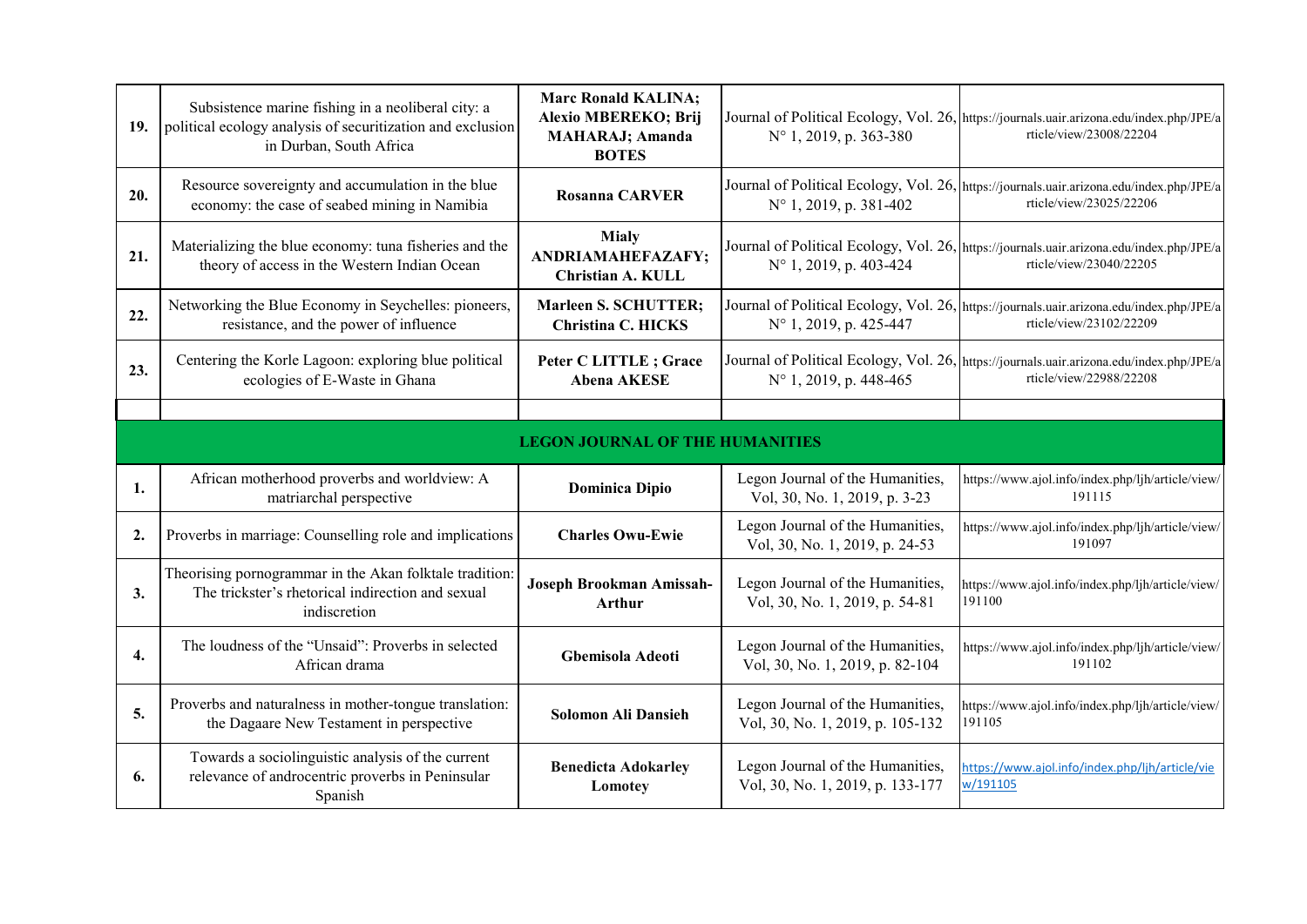|    | Race, taxonomies, and proverbs in Latin American and<br>the Caribbean Discourse                                                                                        | Maimouna Sankhé           | Legon Journal of the Humanities,<br>Vol, 30, No. 1, 2019, p. 178-194 | https://www.ajol.info/index.php/ljh/article/view/<br>191111 |
|----|------------------------------------------------------------------------------------------------------------------------------------------------------------------------|---------------------------|----------------------------------------------------------------------|-------------------------------------------------------------|
| 8. | Ogya ne atuduro nna faako - Fire and gunpowder do not<br>sleep toget+C243:C249her: Teaching and learning<br>Materials Science and Engineering with African<br>proverbs | <b>Kwadwo Osseo-Asare</b> | Legon Journal of the Humanities,<br>Vol, 30, No. 1, 2019, p. 195-207 | https://www.ajol.info/index.php/ljh/article/view/<br>191112 |

|                  | REVUE ÉCONOMIE, GESTION ET SOCIÉTÉ                                                                                                                   |                                                                           |                                                                            |                                                                                                                       |  |
|------------------|------------------------------------------------------------------------------------------------------------------------------------------------------|---------------------------------------------------------------------------|----------------------------------------------------------------------------|-----------------------------------------------------------------------------------------------------------------------|--|
| 1.               | Syndicalisme et performance des entreprises au Sénégal                                                                                               | <b>Anta NGOM</b>                                                          | Revue Économie, Gestion et Société,<br>Vol. 21, N° 1, 2019, 27 p.          | httF225:F232ps://revues.imist.ma/index.php?jou<br>rnal=REGS&page=article&op=view&path%5B<br>%5D=17591&path%5B%5D=9725 |  |
| $\overline{2}$ . | Inégalités territoriales, rattrapage et croissance régionale<br>: évaluation empirique                                                               | Abdellali FADLALLAH;<br>Zakaria CHAKHAT                                   | Revue Économie, Gestion et Société,<br>Vol. 21, N° 1, 2019, 19 p.          | https://revues.imist.ma/index.php?journal=REG<br>S&page=article&op=view&path%5B%5D=175<br>99&path%5B%5D=9726          |  |
| 3.               | Pourquoi les entreprises ont-elles besoin du travail des<br>femmes?                                                                                  | <b>Yasmina BENNIS</b><br><b>BENNANI</b> ; Ilham<br><b>BOUGHABA</b>        | Revue Économie, Gestion et Société,<br>Vol. 21, N° 1, 2019, 19 p.          | https://revues.imist.ma/index.php?journal=REG<br>S&page=article&op=view&path%5B%5D=176<br>00&path%5B%5D=9727          |  |
| 4.               | Mesures de la pauvreté : une revue de littérature de<br><i>l'existant</i>                                                                            | <b>Nassireddine EL AYADI</b> ;<br><b>Youness JOUILIL</b>                  | Revue Économie, Gestion et Société,<br>Vol. 21, N° 1, 2019, 14 p.          | https://revues.imist.ma/index.php?journal=REG<br>S&page=article&op=view&path%5B%5D=176<br>02&path%5B%5D=9728          |  |
| 5.               | Les pépinières d'entreprises, système de soutien à<br>l'entrepreneuriat et outil de développement économique<br>local cas de Technopark - Casablanca | Omar OUHEJJOU, Yahia<br><b>ABOU El Farah</b>                              | Revue Économie, Gestion et Société,<br>Vol. 21, $N^{\circ}$ 1, 2019, 23 p. | https://revues.imist.ma/index.php?journal=REG<br>S&page=article&op=view&path%5B%5D=176<br>04&path%5B%5D=9729          |  |
| 6.               | Islamic Banks, Liquidity Management and Risk-Sharing                                                                                                 | Lahsen OUBDI;<br><b>Abdessamad RAGHIBI;</b><br><b>Anas ALAOUI MDAGHRI</b> | Revue Économie, Gestion et Société,<br>Vol. 21, $N^{\circ}$ 1, 2019, 12 p. | https://revues.imist.ma/index.php?journal=REG<br>S&page=article&op=view&path%5B%5D=176<br>05&path%5B%5D=9730          |  |
| 7.               | Les modèles managériaux de l'évaluation de la<br>performance d'innovation : étude exploratoire                                                       | S.A. KAMEL KAYA; N.<br><b>MESSAQUDI</b>                                   | Revue Économie, Gestion et Société,<br>Vol. 21, N° 1, 2019, 15 p.          | https://revues.imist.ma/index.php?journal=REG<br>S&page=article&op=view&path%5B%5D=176<br>06&path%5B%5D=9731          |  |
| 8.               | Enjeux en matière de temps sociaux : sur quoi reposent<br>les politiques temporelles                                                                 | <b>Anthony TCHEKEMIAN</b>                                                 | Revue Économie, Gestion et Société,<br>Vol. 21, N° 1, 2019, 23 p.          | https://revues.imist.ma/index.php?journal=REG<br>S&page=article&op=view&path%5B%5D=176<br>07&path%5B%5D=9732          |  |